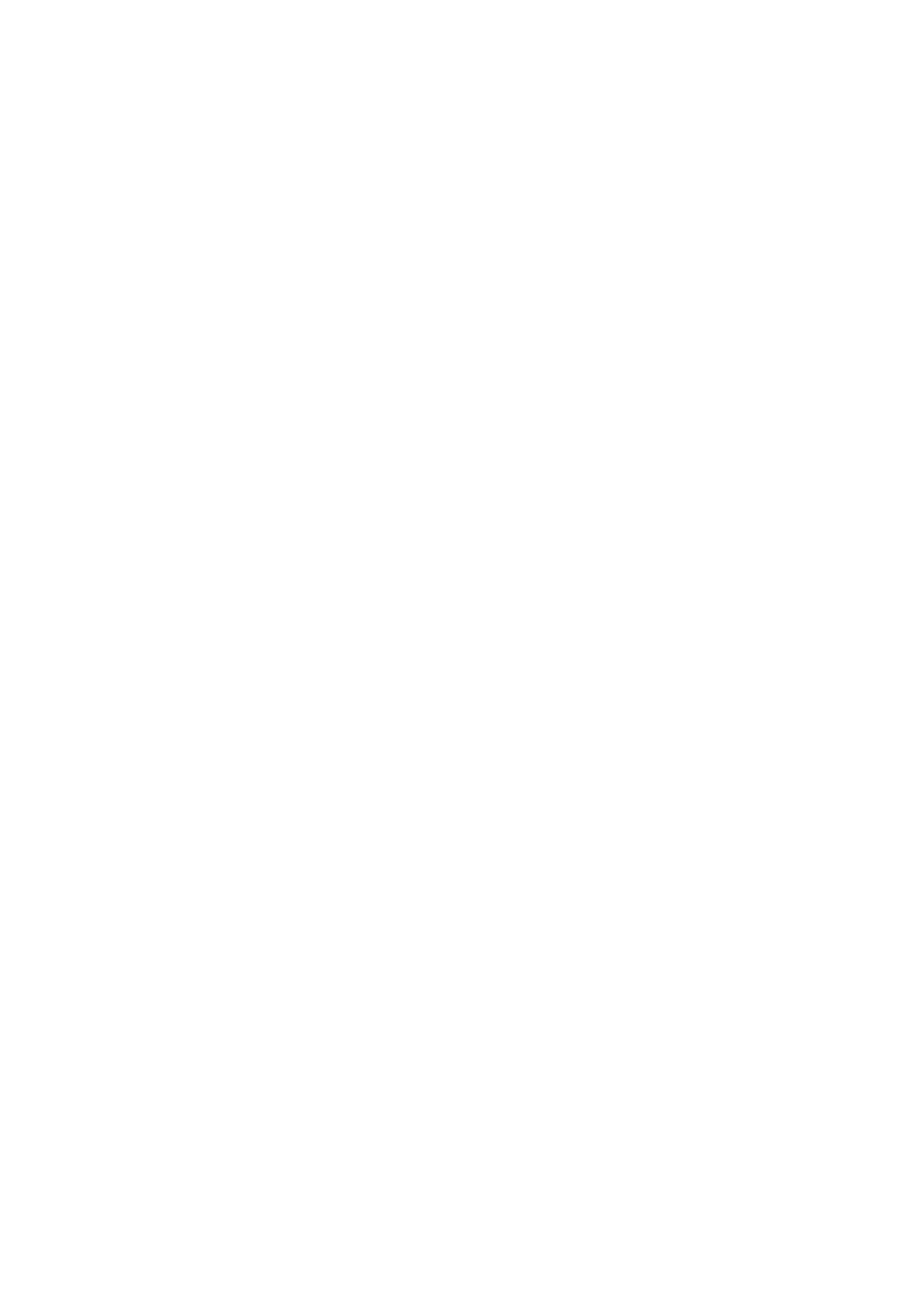# A Uniform Classification of Common Concurrency Errors

Jan Fiedor, Bohuslav Křena, Zdeněk Letko, and Tomáš Vojnar

Brno University of Technology, Božetěchova 2, 612 66, Brno, Czech Republic {ifiedor, krena, iletko, vojnar}@fit.vutbr.cz http://www.fit.vutbr.cz

Abstract. Nowadays, multi-threaded programs are quite common and so are concurrency errors. Many works devoted to detection of concurrency errors have been published in recent years and many of them presented definitions of concurrency errors that the proposed algorithms are able to handle. These definitions are usually expressed in different terms suitable for a description of the particular considered algorithms and they surprisingly often differ from each other in the meaning they assign to particular errors. To help understanding the errors and developing techniques for detecting them, this report strives to provide a uniform taxonomy of concurrency errors common in current programs, with a stress on those written in Java, together with a brief overview of techniques so far proposed for detecting such errors.

# 1 Introduction

The arrival of multi-core processors into regular computers accelerated development of software products that use multi-threaded design to utilise the available hardware resources. Modern object-oriented programming languages allow programmers to create multi-threaded programs, which, however, significantly increases chances of errors appearing in the code. Indeed, errors in concurrency are not only easy to cause, but also very difficult to discover and localise due to the non-deterministic nature of multi-threaded computation.

Due to the above, a lot of research effort is currently devoted to all sorts of methods of analysis and verification targeted at errors in concurrency. Plenty of papers describing new tools and techniques for detection of concurrency errors are presented each year. However, different authors describe the same concurrency errors in different terms and, surprisingly often, they even give the same concurrency error a different meaning. Therefore, this report strives to provide a uniform taxonomy of concurrency errors common in current programs, with a stress on those written in object-oriented programming languages, that could help a better understanding of these errors and their possible treatment.

The inconsistencies in definitions of concurrency errors are often related to the fact that authors of various analyses adjust the definitions according to the method they propose. Sometimes the definitions differ fundamentally (e.g.,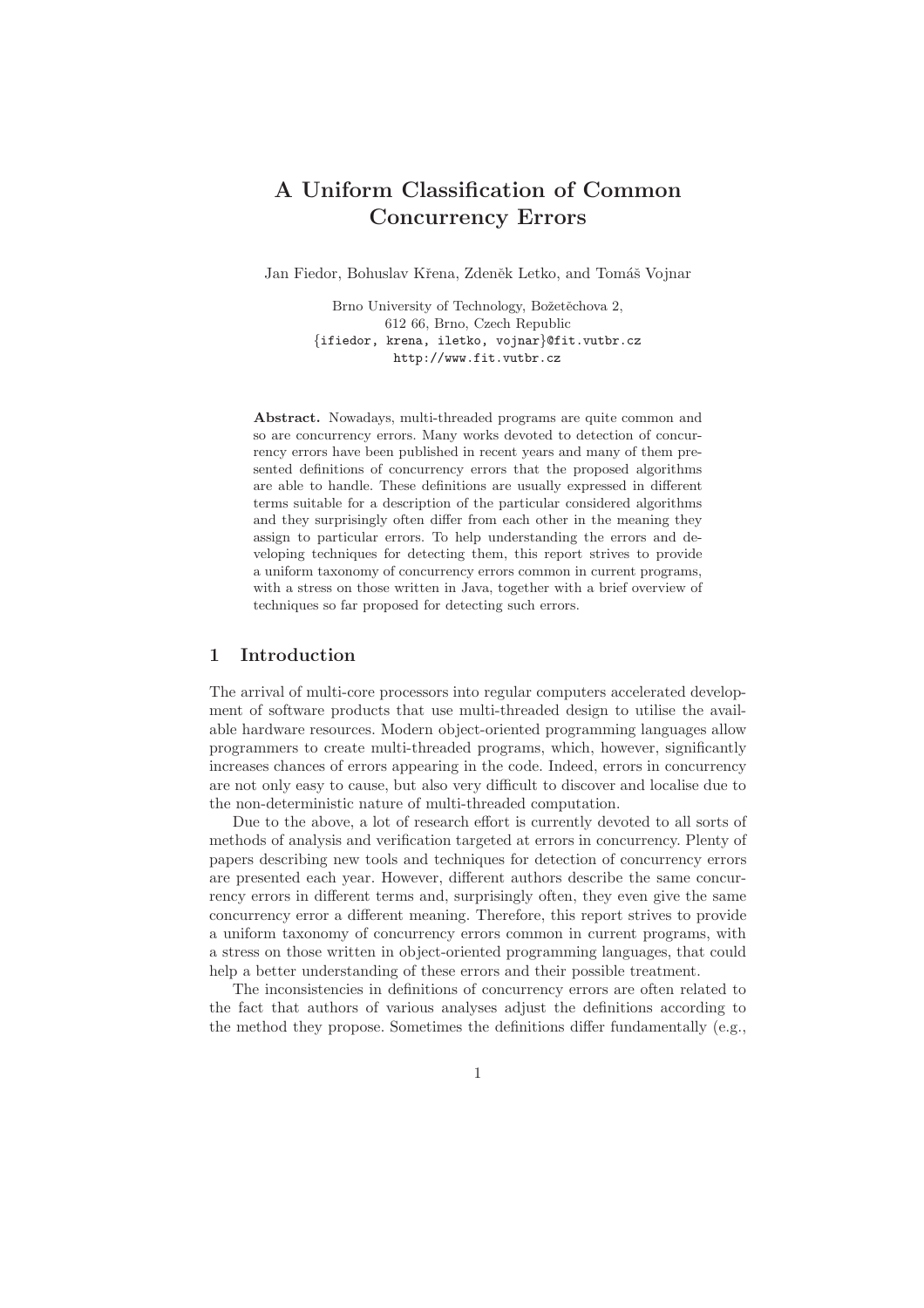one can find works claiming that an execution leads to a deadlock if all threads terminate or end up waiting on a blocking instruction, without requiring any circular relationship between such threads required in the most common definition of deadlocks). However, often, the definitions have some shared basic skeleton which is *parameterised* by different underlying notions (such as the notion of behavioural equivalence of threads). In our description, we try to systematically identify the generic skeletons of the various notions of concurrency errors as well as the underlying notions parameterising them.

For the considered errors, we try to also provide a brief overview of the different existing techniques for detecting them. In these overviews, we (mostly) do not mention the approach of model checking which can, of course, be used for detecting all the different errors, but its use in practice is often limited by the state explosion problem (or, even worse, by a need to handle infinite state spaces) as well as the need to model the environment of a program being verified. That is why the use of model checking is usually limited in practice to relatively small, especially critical programs or components (e.g., drivers). For similar reasons, we do not discuss the use of theorem proving in the rest of the report either.

Related work. Of course, there have been several attempts to provide a taxonomy of concurrency errors in the past decades, c.f., e.g.,  $[44, 46, 12]$ . In [12], authors focus on concrete bug patterns bound to concrete synchronisation constructs in Java like, e.g., the sleep() command. In [46], a kind of taxonomy of bug patterns can also be found. The authors report results of analysis of concurrency errors in several real-life programs. A detailed description of all possible concurrency errors that can occur when the synchronised construct is used in Java is provided in [44] where a Petri net model of the synchronisation construct is analysed. In comparison to these works, our aim is to provide uniform definitions of common concurrency errors that are not based on some specific set of programs or some specific synchronisation means, and we always stress the generic skeleton of the definitions and the notions parameterising it. We do not rely on concrete bug patterns because they are always incomplete, characterising only some specific ways how a certain type of error can arise.

Plan of the report. Our discussion of common concurrency errors is divided into two main sections. (1) Section 2 covers various errors in safety, i.e., errors that cause something bad to happen. In particular, data races, atomicity violation, order violation, deadlocks, and missed signals are discussed. (2) Section 3 covers various errors in liveness, i.e., errors that prevent something good from happening, as well as errors mixing liveness and safety. Concretely, starvation, livelocks, non-progress behaviour, and blocked threads are discussed. In all cases, the particular error is first defined, trying to stress the main concept of the error and the notions by which it is parameterised, followed by a brief discussion of various known techniques for detecting the particular error. Finally, in Section 4, a short conclusion is given.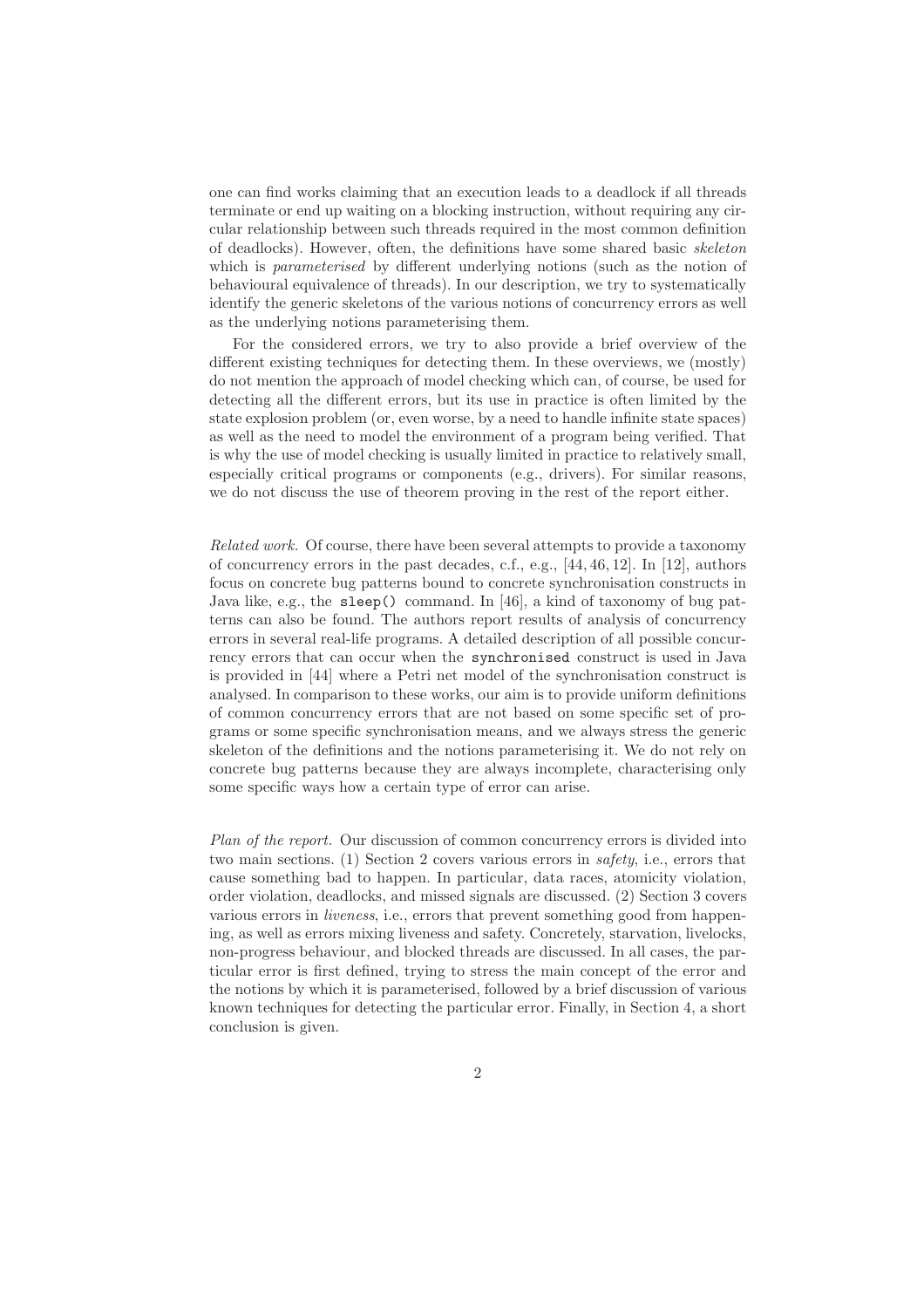# 2 Safety Errors

Safety errors violate safety properties of a program, i.e., cause something bad to happen. They always have a finite witness leading to an error state.

#### 2.1 Data Races

Data races are one of the most common (mostly) undesirable phenomena in concurrent programs. To be able to identify an occurrence of a data race in an execution of a concurrent program, one needs to be able to say (1) which variables are shared by any two given threads and (2) whether any given two accesses to a given shared variable are synchronised in some way. A data race can then be defined as follows.

**Definition 1** A program execution contains a data race iff it contains two unsynchronised accesses to a shared variable and at least one of them is a write access.

Note, however, that not all data races are harmful—data races that are not errors are often referred to as benign races.

#### 2.1.1 Detection of Data Races

Data races are a well studied concurrency problem and therefore there exist many different techniques for their detection. Dynamic techniques which analyse one particular execution of a program are usually based on computing the socalled locksets and/or happens-before relations along the witnessed execution. Static techniques often either look for concrete code patterns that are likely to cause a data race or they compute locksets and/or happens-before relations over all executions considered feasible by the static analyser. There also exist static detection techniques that use type systems to detect data races. We discuss the basic principles of some of these techniques in the rest of this subsection.

The techniques based on locksets [61] build on the idea that all accesses to a shared variable should be guarded by a lock. The lockset is defined as a set of locks that guard all accesses to a given variable. Detectors then use an observation that if the lockset associated with a certain shared variable is nonempty, then there is at least one lock such that every access to the shared variable from any thread is protected by this lock, and hence there is no possibility of simultaneous accesses, and so a data race is not possible.

The happens-before-based techniques exploit the so-called happens-before re*lation* [41] (denoted  $\rightarrow$ ) which is defined as the least strict partial order that includes every pair of causally ordered events. For instance, if an event  $x$  occurs before an event y in the same thread, then  $x \to y$ . Also, when x is an event creating some thread and y is an event in that thread, then  $x \to y$ . Similarly, if some synchronisation or communication means is used that requires an event  $x$  to precede an event y, then  $x \to y$ . All notions of synchronisation and communication,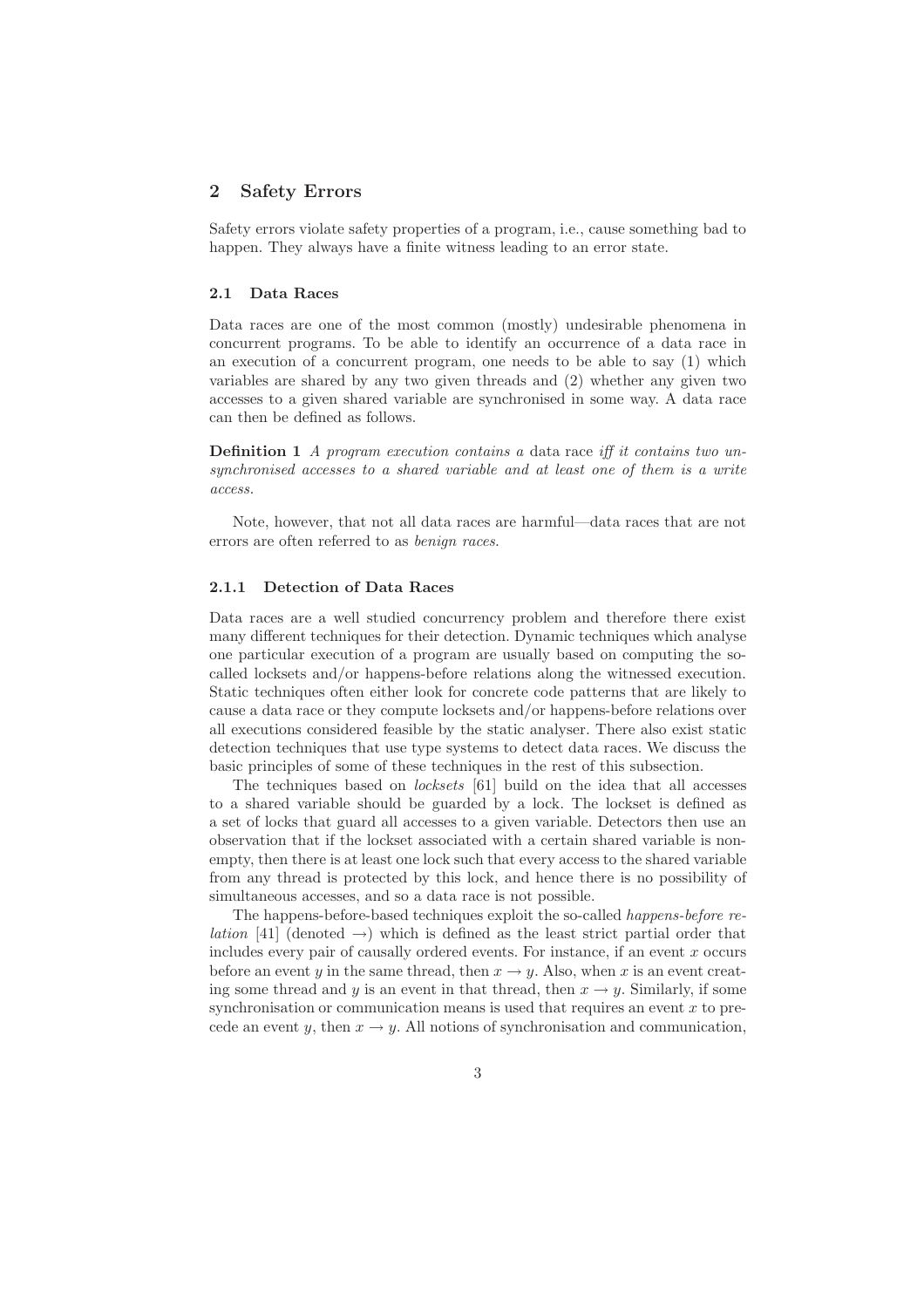such as sending and receiving a message, locking and unlocking a lock, sending and receiving a notification, etc., are to be considered. Detectors build (or approximate) the happens-before relation among accesses to shared variables and check that no two accesses (out of which at least one is for writing) can happen simultaneously, i.e., without the happens-before relation between them.

Type systems provide a syntactic method for proving the absence of certain program behaviours by classifying phrases according to the kinds of values they compute [58]. A formal type system provides a powerful and efficient checker of correctness of the code mainly if the programming language is strongly and statically typed (i.e., each variable has a deterministic type in each point of computation, and the types can be inferred without executing the code). Detection of concurrency bugs is usually done by extending the initial type system with a number of additional types that handle concurrency. These additional types are usually expressed by code annotations. A type system then searches for violations of rules defined over the newly defined types. Sometimes, the notion of typestates, introduced in [64], is used. Typestates extend the ordinary types that do not change through the lifetime of an object by allowing them to change during the course of the computation. A typestate property can be captured by a finite state machine where the nodes represent states of the type and the arcs correspond to operations that lead to state transitions.

Lockset-based algorithms. The first algorithm which used the idea of locksets was Eraser [61]. The algorithm maintains for each shared variable v, a set  $C(v)$  of candidate locks for v. When a new variable is initialised, its candidate set  $C(v)$ contains all possible locks. Eraser updates  $C(v)$  by intersecting  $C(v)$  and the set  $L(t)$  of locks held by the current thread whenever v is accessed. Eraser warns about a data race if  $C(v)$  becomes empty for some shared variable v along the execution being analysed. In order to reduce the number of false alarms, Eraser introduces an internal state  $s(v)$  for each shared variable v used to identify whether  $v$  is used exclusively by one thread,  $v$  is read by multiple threads, or multiple threads change the value of v. The lockset  $C(v)$  is then modified only when the variable is shared and a data race is reported only if  $C(v)$  becomes empty and  $v$  is in the state denoting the situation when multiple threads access  $v$  for writing.

The original Eraser algorithm designed for C programs was then modified for programs written in object-oriented languages, c.f., e.g., [69, 13, 11, 77]. The main modification (usually called as the ownership model) is inspired by the common idiom used in object-oriented programs where a creator of an object is actually not the owner of the object. Then one should take into account that the creator always accesses the object first and no explicit synchronisation with the owner is needed because the synchronisation is implicitly taken care by the Java virtual machine. This idea is reflected by inserting a new internal state of the shared variables. The modification introduces a small possibility of having false negatives [40, 69] but greatly reduces the number of false alarms caused by this object-oriented programming idiom.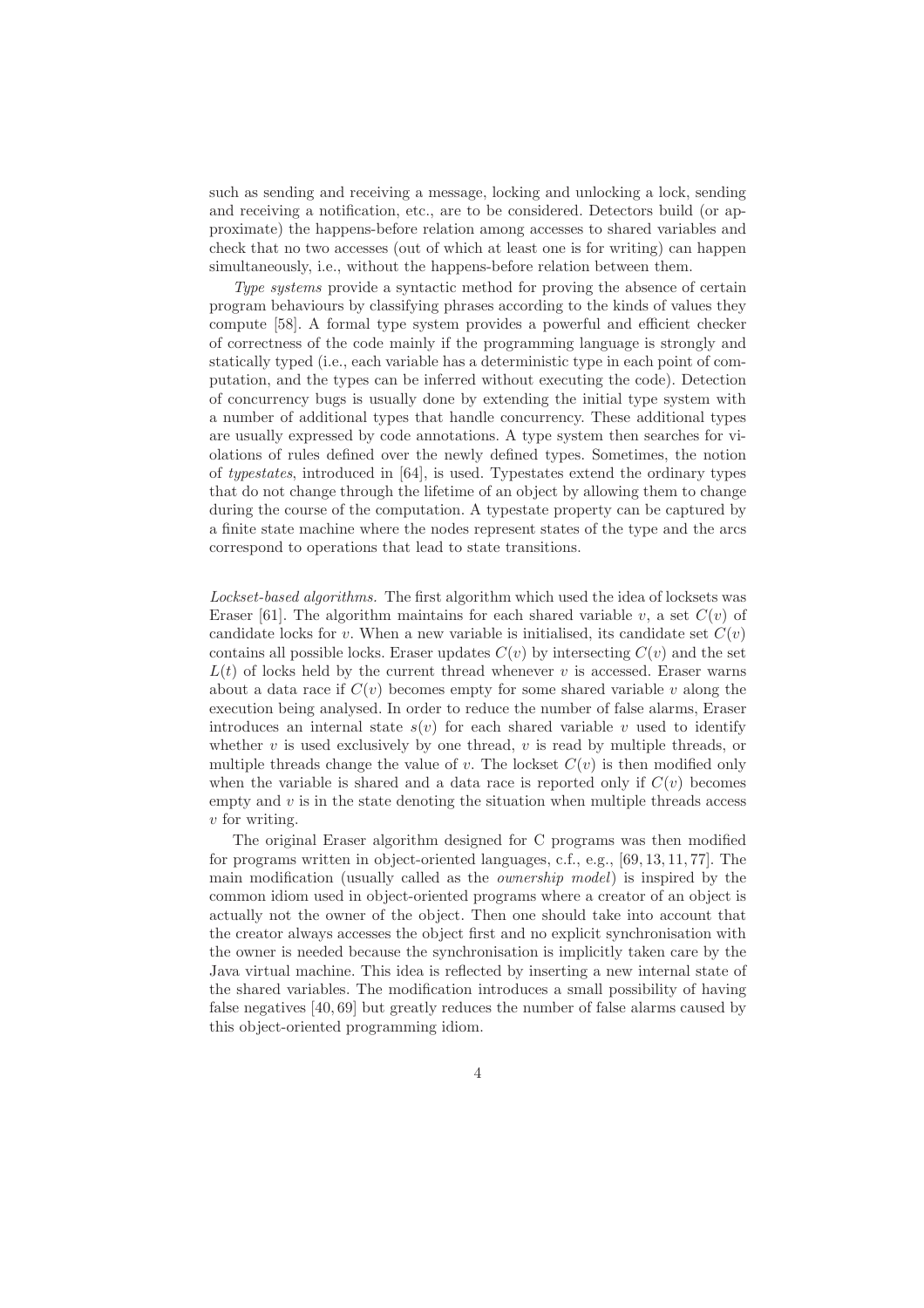A static data race detector that approximates locksets using an interprocedural data-flow analysis has been presented in [19]. The detection has three phases: (1) The control flow of each procedure is obtained and a call graph of the whole system is constructed. (2) A top-down data-flow analysis based on locksets is performed over the constructed graphs. A data race is suspected if an access to a shared variable is not guarded by a lock that is present in the lockset constructed for the variable along a path being analysed. (3) A final inspection algorithm then ranks each detected possible bug and reports only those that are real with a higher probability. However, the approach still produces many false alarms and it also has high memory requirements.

Better results were obtained, e.g., in [52, 38] where two more static analyses were incorporated into the machinery. An *alias analysis* [55] identifies a set of variables that refer to the same memory location, and an escape analysis [55] identifies a set of objects that are accessible in more than one thread. The first analysis enables the method to join locksets of different variables referencing the same data, and the escape analysis allows the method to limit the computation of locksets for variables that could be shared only.

A computation of locksets has also been implemented in the Java PathFinder (JPF) model checker [68]. JPF performs explicit state model checking, and therefore the RaceDetector checker computes a lockset for each shared variable and each state of the state space.

A problem of techniques based on locksets is that they do not support other synchronisation than locks and therefore produce too many false alarms when applied to common concurrent software.

Happens-before-based algorithms. Most happens-before-based algorithms use the so-called *vector clocks* introduced in [50]. The idea of vector clocks for a message passing system is as follows. Each thread has a vector of clocks  $T_{vc}$  indexed by thread identifiers. One position in  $T_{vc}$  represents the own clock of t. The other entries in  $T_{vc}$  hold logical timestamps indicating the last event in a remote thread that is known to be in the happens-before relation with the current operation of t. Vector clocks are partially-ordered in a point-wise manner  $(\sqsubset)$  with an associated join operation  $(\sqcup)$  and the minimal element (0). The vector clocks of threads are managed as follows: (1) Initially, all clocks are set to 0. (2) Each time a thread t sends a message, it sends also its  $T_{vc}$  and then t increments its own logical clock in its  $T_{vc}$  by one. (3) Each time a thread receives a message, it increments its own logical clock by one and further updates its  $T_{vc}$  according to the received vector  $T'_{vc}$  to  $T_{vc} = T_{vc} \sqcup T'_{vc}$ .

Recently, a new variation of the vector-clock algorithm has been published [3]. The modification allows a distributed computation of vector clocks. Each thread maintains not a vector but a tree structure holding values of vector clocks. However, according to the best of our knowledge, there is no detector that uses this new algorithm yet.

Algorithms [59, 60] detect data races in systems with locks via maintaining a vector clock  $C_t$  for each thread t (corresponding to  $T_{vc}$  in the original terminology above), a vector clock  $L_m$  for each lock m, and two vector clocks for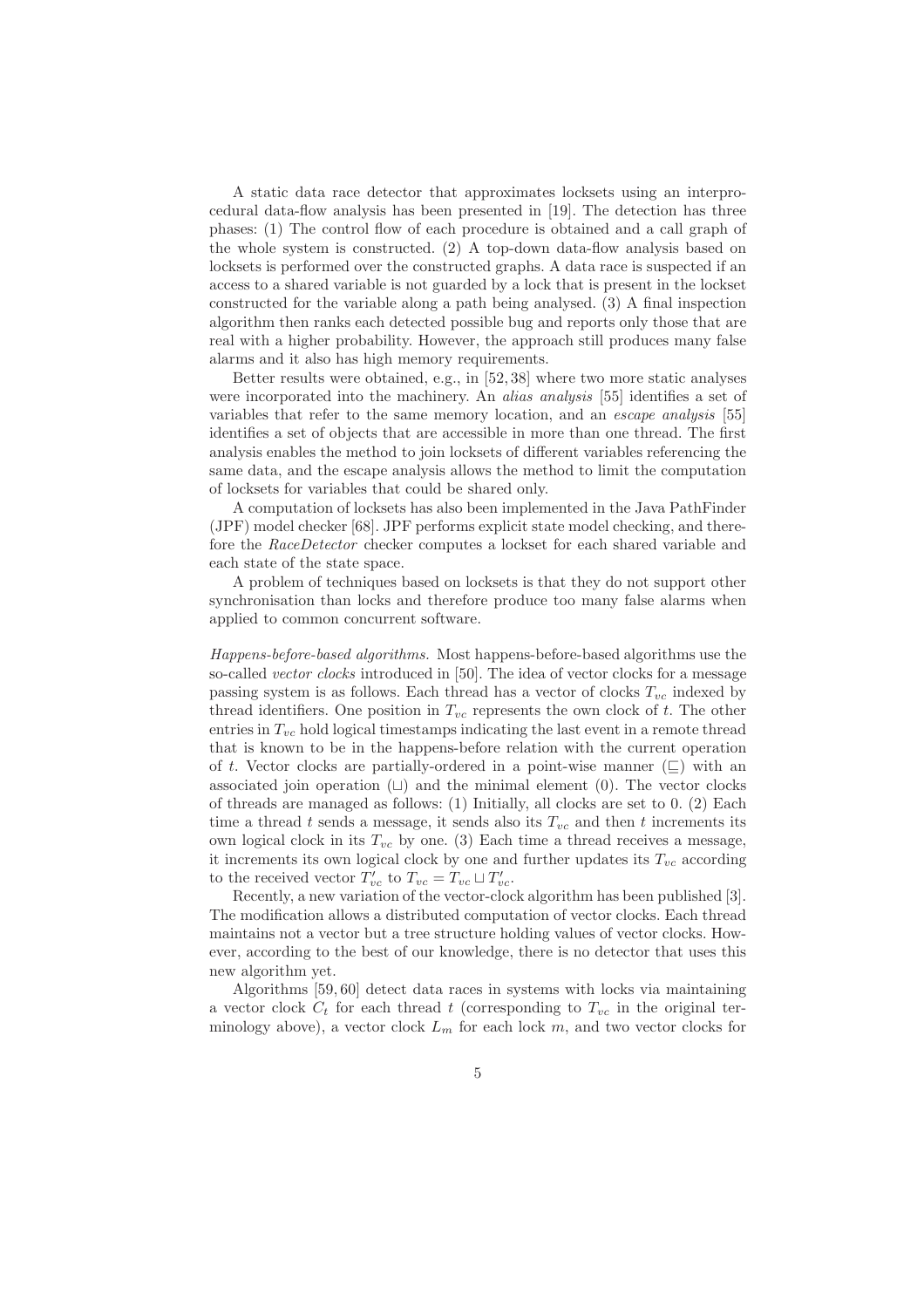write and read operations for each shared variable x (denoted  $W_x$  and  $R_x$ , respectively).  $W_x$  and  $R_x$  simply maintain a copy of  $C_t$  of the last thread that accessed  $x$  for writing or reading, respectively. A read from  $x$  by a thread is race-free if  $W_x \n\sqsubset C_t$  (it happens after the last write of each thread). A write to x by a thread is race-free if  $W_x \sqsubseteq C_t$  and  $R_x \sqsubseteq C_t$  (it happens after all accesses to the variable).

Maintaining such a big number of vector clocks as above generates a considerable overhead. Therefore, in [26], the vector clocks of variables from above were mostly replaced by the so-called *epochs* associated with each variable  $v$  that are represented as tuples  $(t, c)$  where t identifies the thread that last accessed v and c represents the value of its clock. The idea behind this optimisation is that, in most cases, a data race occurs between two subsequent accesses to a variable. In such cases, epochs are sufficient to detect unsynchronised accesses. However, in cases where a write operation needs to be synchronised with multiple preceding read operations, epochs are not sufficient, and the algorithm has to build an analogy of vector clocks for sequences of read operations.

The happens-before relation can also be approximated statically. A very expensive and quite precise static analysis has been introduced in [49]. The algorithm proposed in this paper aims at computing the so-called may-happen-inparallel relation (MHP) which is the complement of the happens-before relation. MHP is approximated in two steps. Initially, any pair of instructions is assumed to be able to happen in parallel (the MHP is total). Then, the initial set of pairs is pruned such that only those which cannot be seen to happen in succession remain in the set. A data race is reported if two accesses to a shared variable are in the MHP relation.

The original algorithm for computing MHP relations is very inefficient and is able to handle very small programs only. Therefore, several modifications have been proposed. The approach presented in [54] tries to compute MHP relations using a data-flow framework. The data-flow analysis is performed over the so-called parallel execution graph. This graph combines control-flow graphs of all threads that could be started during the execution with special edges induced by synchronisation actions in the code. The size of the graph increases exponentially with the size of the program and with the number of threads. Further, the data-flow computation of MHP relations has been slightly improved in [8] by the so-called thread creation trees (TCT) that help to compute a rough over-approximation of MHP relations before the data-flow evaluation is used. However, the obtained static analysis is still quite expensive.

A somewhat similar approach has also been used in the JPF model checker [68]. The PreciseRaceDetector detects data races by checking whether two accesses to the same variable may happen in parallel. In every state that JPF visits, the algorithm checks all actions that can be performed next. If this collection of actions contains at least two accesses to the same variable from different threads, then a data race is reported. Compared to the static analyses presented above, the detection in JPF is completely precise: It announces a data race only if it can really happen.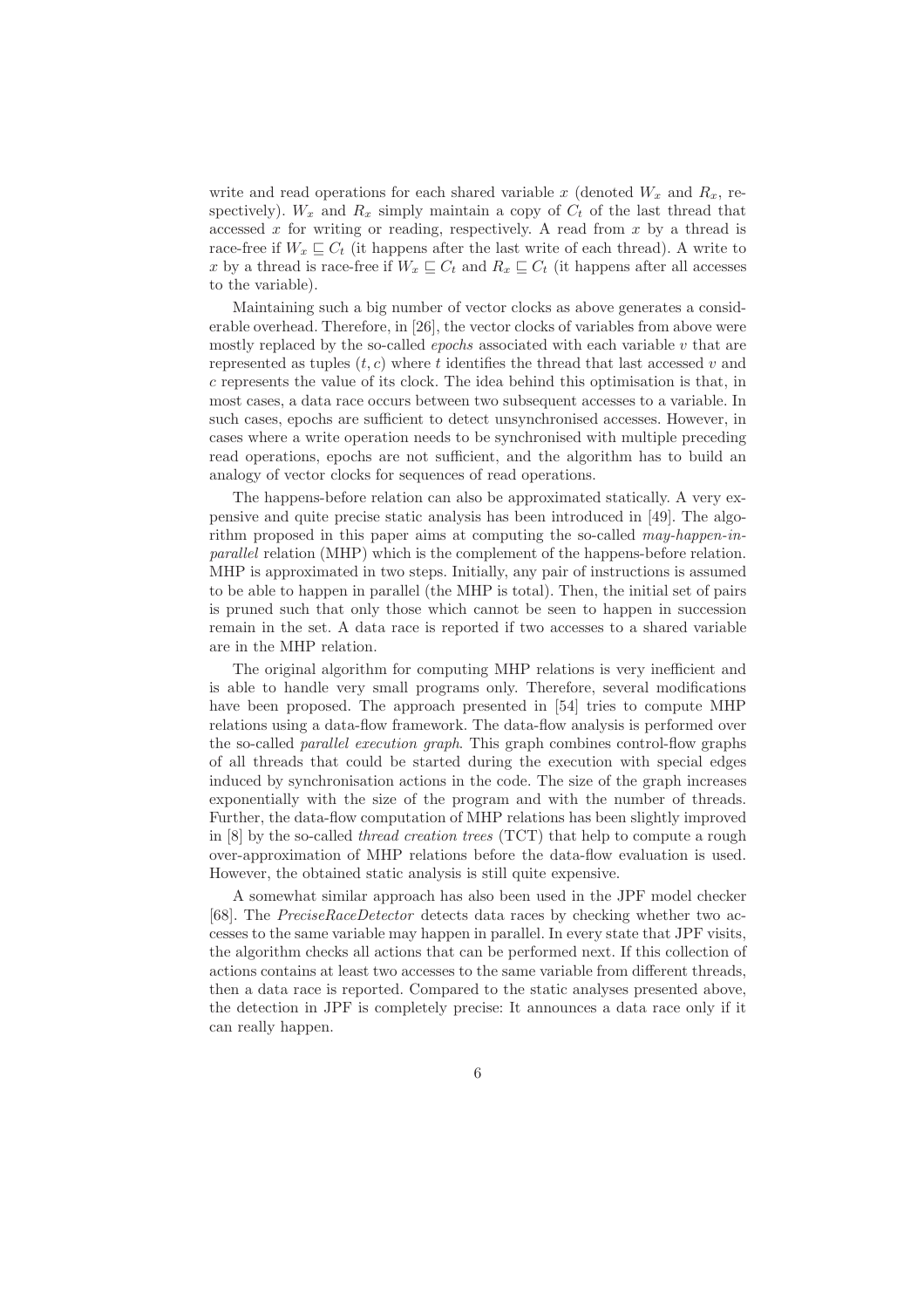A bit different detection approach has been introduced in TRaDe [14] where a topological race detection [30] is used. This technique is based on an exact identification of objects which are reachable from a thread. This is accomplished by observing manipulations with references which alter the interconnection graph of the objects used in a program—hence the name topological. Then, vector clocks are used to identify possibly concurrently executed segments of code, called parallel segments. If an object is reachable from two parallel segments, a race has been detected. A disadvantage of this solution is a considerable overhead.

An advantage of the algorithms mentioned above is their precision. However, the big cost of these algorithms inspired many researches to come up with some combination of happens-before-based and lockset-based algorithms. These combinations are often called hybrid algorithms.

Happens-before-based algorithms. Hybrid algorithms such as [57, 18, 77, 24] combine the two approaches described above.

In RaceTrack [77], a notion of a threadset was introduced. The threadset is maintained for each shared variable and contains information concerning threads currently working with the variable. The method works as follows. Each time a thread performs a memory access on a variable, it forms a label consisting of the thread identifier and its current private clock value. The label is then added to the threadset of the variable. The thread also uses its vector clock to identify and remove from the threadset labels that correspond to accesses that are ordered before the current access. Hence the threadset contains solely labels for accesses that are concurrent. At the same time, locksets are used to track locking of variables, which is not tracked by the used approximation of the happens-before relation. Intersections on locksets are applied if the approximated happens-before relation is not able to assure an ordered access to shared variables. If an ordered access to a shared variable is assured by the approximated happens-before relation, the lockset of the variable is reset to the lockset of the thread that currently accesses it.

One of the most advanced lockset-based algorithms that also uses the happensbefore relation is Goldilocks presented in [18]. The main idea of this algorithm is that locksets can contain not only locks but also volatile variables (i.e., variables with atomic access that may also be used for synchronisation) and, most importantly, also threads. An appearance of a thread  $t$  in a lockset of a shared variable means that  $t$  is properly synchronised for using the given variable. The information about threads synchronised for using certain variables is then used to maintain the transitive closure of the happens-before relation via the locksets. An advantage of Goldilocks is that it allows locksets to grow during a computation when the happens-before relation is established between operations over  $v$ . The basic Goldilocks algorithm is relatively expensive but can be optimised by short circuiting the lockset computation (three cheaper checks that are sufficient for race freedom between the two last accesses on a variable are used) and using a lazy computation of the locksets (the locksets are computed only if the previous optimisation is not able to detect that some events are in the happens-before re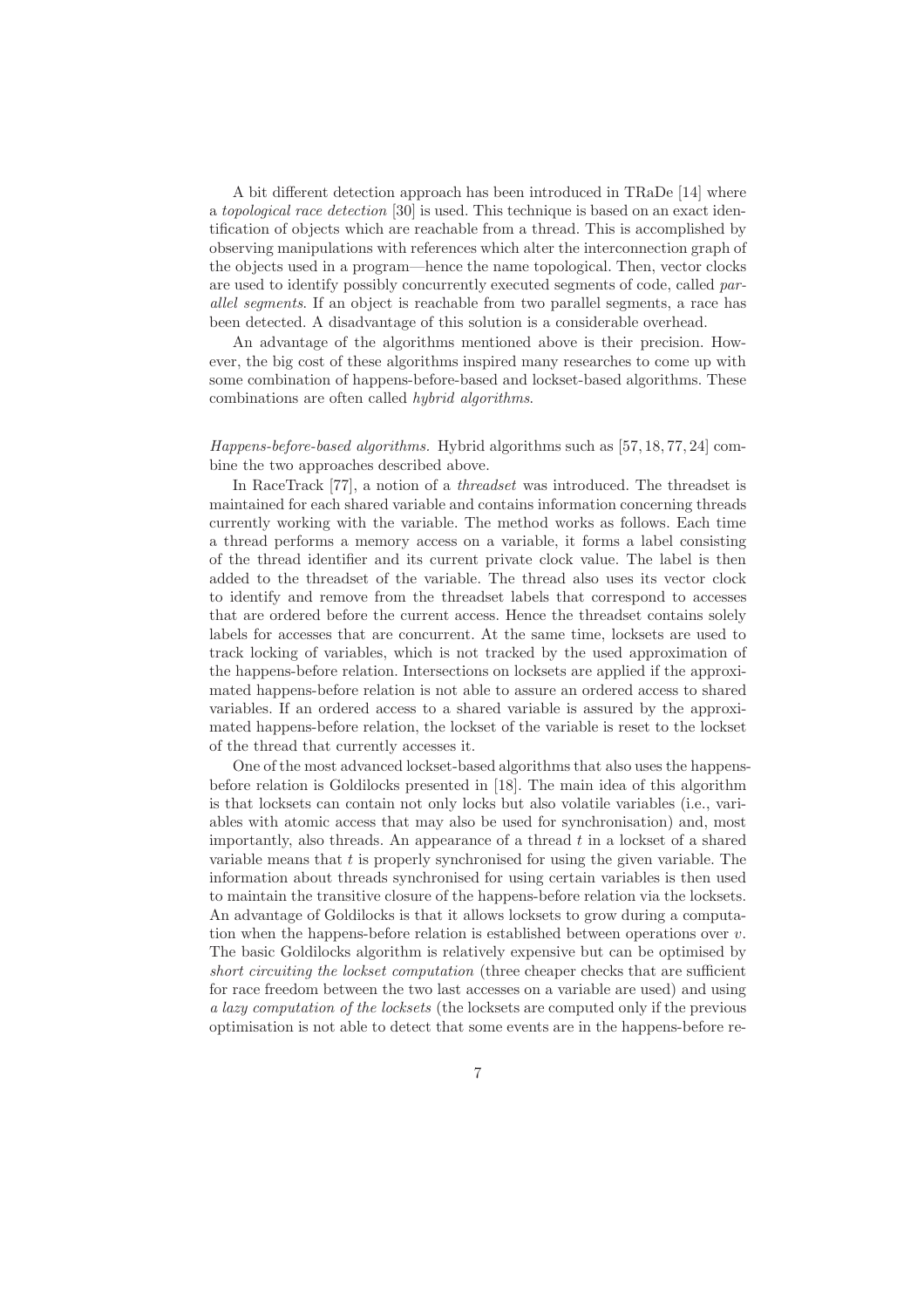lation). The optimised algorithm has a considerably lower overhead approaching in some cases pure lockset-based algorithms.

A similar approach to Goldilocks but for the JPF model checker has been presented in [39]. This algorithm does not map variables to locksets containing threads and synchronisation elements (such as locks) but threads and synchronisation elements to sets of variables. This modification is motivated by the fact that the number of threads and locks is usually much lower than the number of shared variables. The modification can be done because model checking allows the method to modify structures associated with different threads at once. In a dynamic analysis, this cannot be done and locksets must be maintained in a distributed manner.

In [70], an abstract interpretation over abstract heaps is performed. The algorithm maintains the so-called object use graphs (OUG) capturing accesses from different threads to particular objects. Nodes of an OUG represent events performed with the object for which the OUG is built, and edges denote approximated happens-before relations between the events. The data race detection algorithm performed after the OUGs are built then does not need to analyse the entire program but only relatively small OUGs. A data race is detected if there exist two events such that:  $(1)$  There is no ordering between the events,  $(2)$  the events originate from different threads, (3) at least one event is a write action, and (4) the events are not done under a common lock protection.

Type-based algorithms. In [23, 25], a clone of classic Java called ConcurrentJava has been proposed. The papers presented several annotations of using synchronisation primitives and of accessing shared variables allowing race-freeness be checked by an extended typing system of ConcurrentJava. For instance, each definition of a shared variable can be annotated with an annotation guarded-by  $l$  which requires each access to the particular variable to be guarded by a lock  $l$ .

A combination of type-based and data flow analysis has been presented in [75]. The proposed algorithm uses typestates to handle locking states for each variable and does not need any annotation provided by the user. Typestates are computed using an intraprocedural data-flow analysis and symbolic path simulation. The technique is able to handle large programs but still produces false alarms mainly due to unsupported synchronisation mechanisms (only locks are supported).

# 2.2 Atomicity Violation

Atomicity is a non-inference property. The notion of atomicity is rather generic. It is parametrised by (1) a specification of when two program executions may be considered equivalent from the point of view of their overall impact and (2) a specification of which code blocks are assumed to be atomic. Then an atomicity violation can be defined as follows.

**Definition 2** A program execution violates atomicity iff it is not equivalent to any other execution in which all code blocks which are assumed to be atomic are executed serially.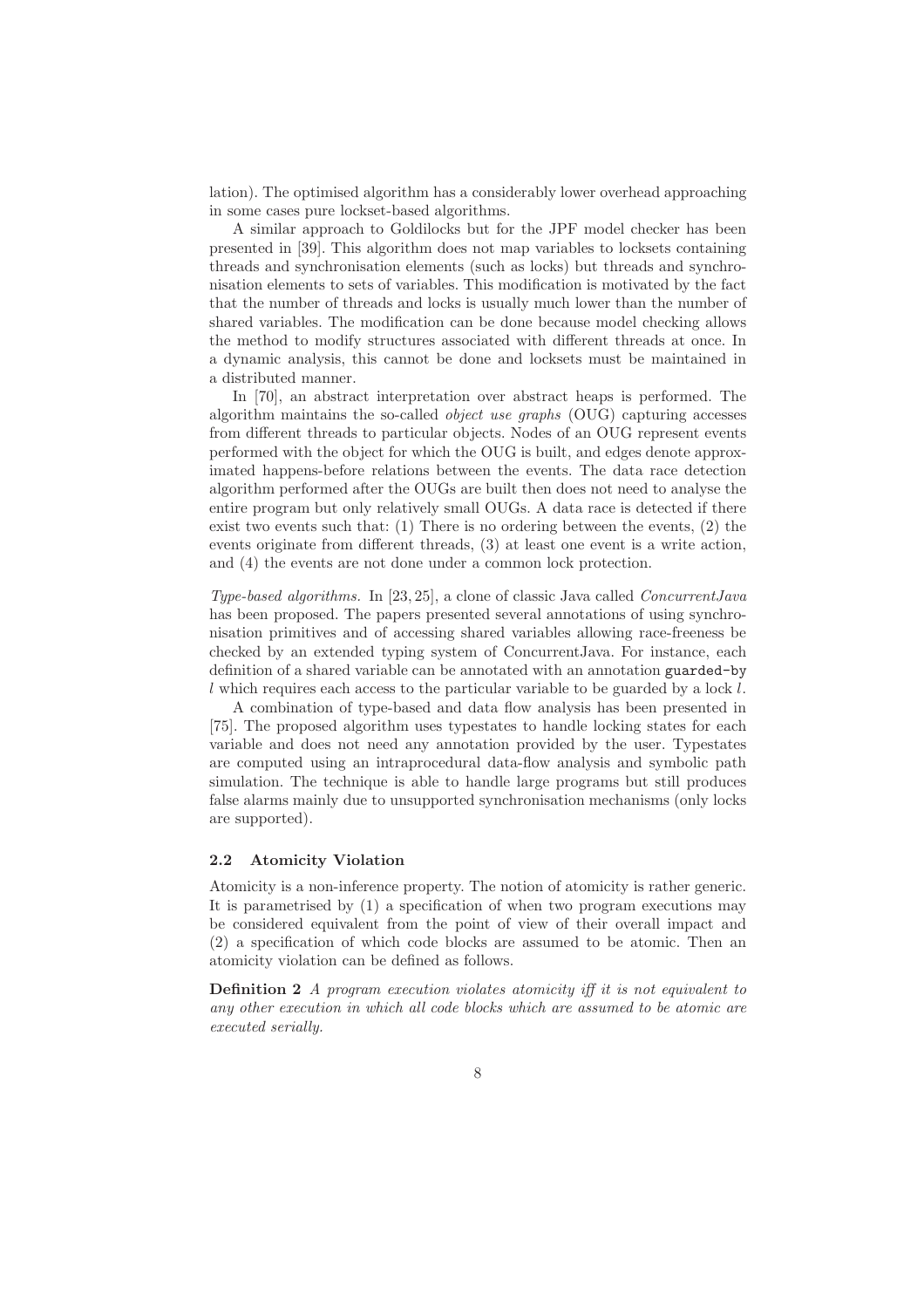An execution that violates atomicity of some code blocks is often denoted as an unserialisable execution. The precise meaning of unserialisability of course depends on the employed notion of equivalence of program executions.

# 2.2.1 Detection of Atomicity Violation

Taking into account the generic notion of atomicity, methods of detecting atomicity violation can be classified according to: (1) The way they obtain information about which code blocks should, in fact, be expected to execute atomically. (2) The notion of equivalence of executions used (we will get to several commonly used equivalences in the following). (3) The actual way in which an atomicity violation is detected (i.e., using static analysis, dynamic analysis, etc.).

As for the blocks to be assumed to execute atomically, some authors expect the programmers to annotate their code to delimit such code blocks [28]. Some other works come with predefined patterns of code which should typically execute atomically [47, 67, 32]. Still other authors try to infer blocks to be assumed to execute atomically, e.g., by analysing data and control dependencies between program statements [74], where dependent program statements form a block which should be executed atomically, or by finding out access correlations between shared variables [45], where a set of accesses to correlated shared variables should be executed atomically (together with all statements between them).

Below, we first discuss approaches of detecting atomicity violations when considering accesses to a single shared variable only and then those which consider accesses to several shared variables.

Atomicity over one variable. Most of the existing algorithms for detecting atomicity violations are only able to detect atomicity violations within accesses to a single shared variable. They mostly try to detect a situation where two accesses to a shared variable should be executed atomically, but are interleaved by an access from another thread.

In [74], blocks of instructions which are assumed to execute atomically are approximated by the so called computational units (CUs). CUs are inferred automatically from a single program trace by analysing data and control dependencies between instructions. First, a dependency graph is created which contains control and read-after-write dependencies between all instructions. Then the algorithm tries to partition this dependency graph to obtain a set of distinct subgraphs which are the CUs. The partitioning works in such a way that each CU is the largest group of instructions where all instructions are control or read-after-write dependent, but no instructions which access shared variables are read-after-write dependent, i.e., no read-after-write dependencies are allowed between shared variables in the same computational unit. Since these conditions are not sufficient to partition the dependency graph to distinct subgraphs, additional heuristics are used. Atomicity violations are then detected by checking if the strict 2-phase locking (2PL) discipline [20] is violated in a program trace. Violating the strict 2PL discipline means that some CU has written or accessed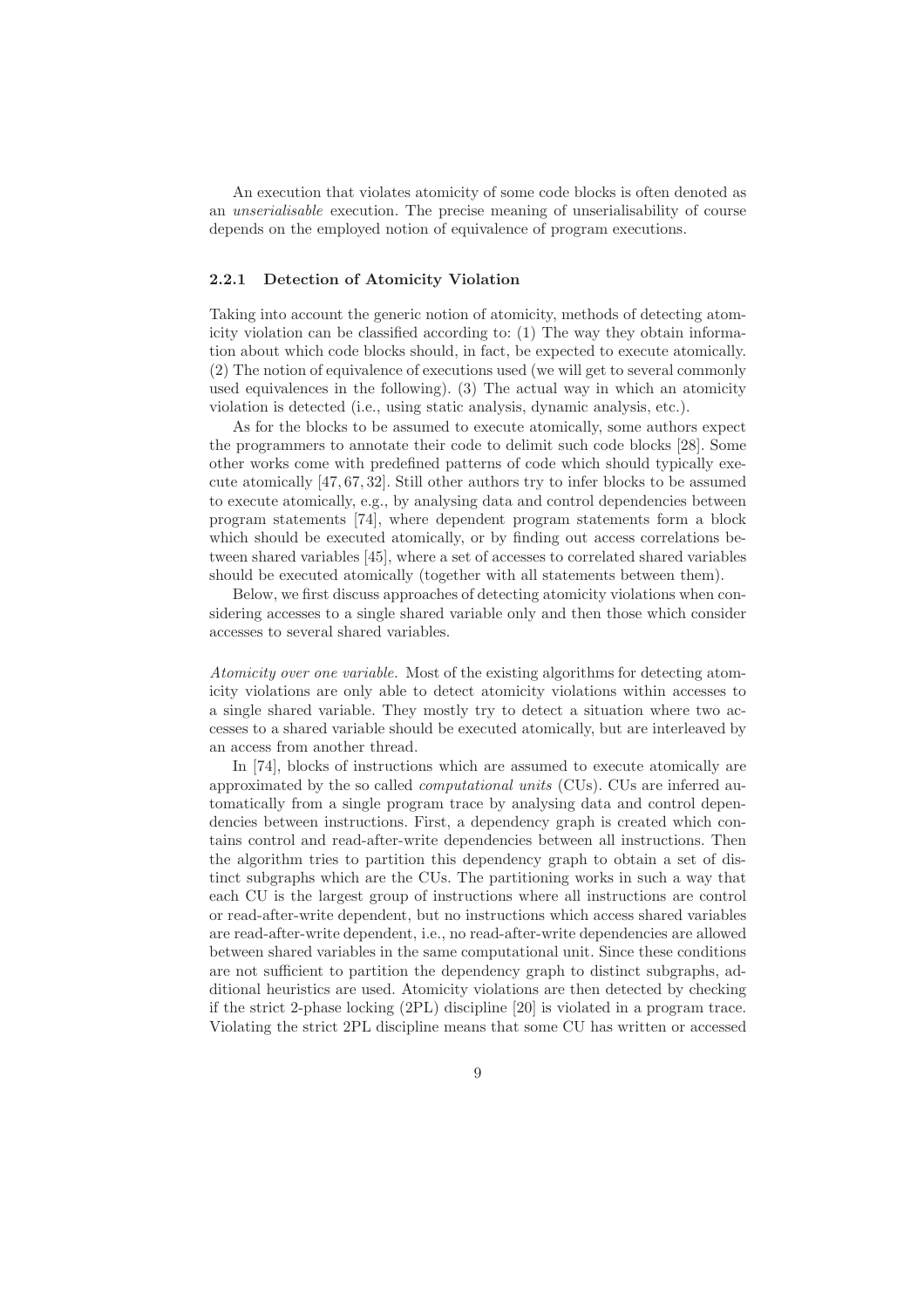a shared variable which another CU is currently reading from or writing to, respectively (i.e., some CU accessed a shared variable and before its execution is finished, another CU accesses this shared variables). If the strict 2PL discipline is violated, the program trace is not identical to any serial execution, and so seen as violating atomicity. Checking if the strict 2PL discipline is violated is done dynamically during a program execution in case of the online version of the algorithm, or a program trace is first recorded and then analysed using the off-line version of the algorithm.

A much simpler approach of discovering atomicity violations was presented in [47]. Here, any two consecutive accesses from one thread to the same shared variable are considered an atomic section, i.e., a block which should be executed atomically. Such blocks can be categorised into four classes according to the types of the two accesses (read or write) to the shared variable. Serialisability is then defined based on an analysis of what can happen when a block b of each of the possible classes is interleaved with some read or write access from another thread to the same shared variable which is accessed in b. Out of the eight total cases arising in this way, four (namely,  $r/w/r$ ,  $w/r$ ,  $w/r$ ,  $w/r/w$ ,  $r/w/w$ ) are considered to lead to an unserialisable execution. However, the detection algorithm does not consider all the unserialisable executions as errors. Detection of atomicity violations is done dynamically in two steps. First, the algorithm analyses a set of correct (training) runs in which it tries to detect atomic sections which are never unserialisably interleaved. These atomic sections are called access interleaving invariants (AI invariants). Then the algorithm checks if any of the obtained AI invariants is violated in a monitored run, i.e., if there is an AI invariant which is unserialisably interleaved by an access from another thread to a shared variable which the AI invariant (atomic section) accesses. While the second step of checking AI invariants violation is really simple and can be done in a quite efficient way, the training step to get the AI invariants can lead to a considerable slow down of the monitored application.

A more complicated approach was introduced in [24, 72], where atomicity violations are sought using the Lipton's reduction theorem [43]. The approach is in particular based on checking whether a given run can be transformed (reduced) to a serial one using commutativity of certain instructions (or, in other words, by moving certain instructions left or right in the execution). Both [24] and [72] use procedures as atomic blocks by default, but users can annotate blocks of code which they assume to execute atomically to provide a more precise specification of atomic sections for the algorithm. For the reduction used to detect atomicity violations, all instructions are classified, according to their commutativity properties, into 4 groups: (1) Right-mover instructions R which can be swapped with immediately following instructions. (2) Left-mover instructions  $L$ which can be swapped with immediately preceding instructions. (3) Both-mover instructions B which can be swapped with preceding or following instructions. (4) Non-mover instructions N which are not known to be left or right mover instructions. Classification of instructions to these classes is based on their relation to synchronisation operations, e.g., lock acquire instructions are right-movers,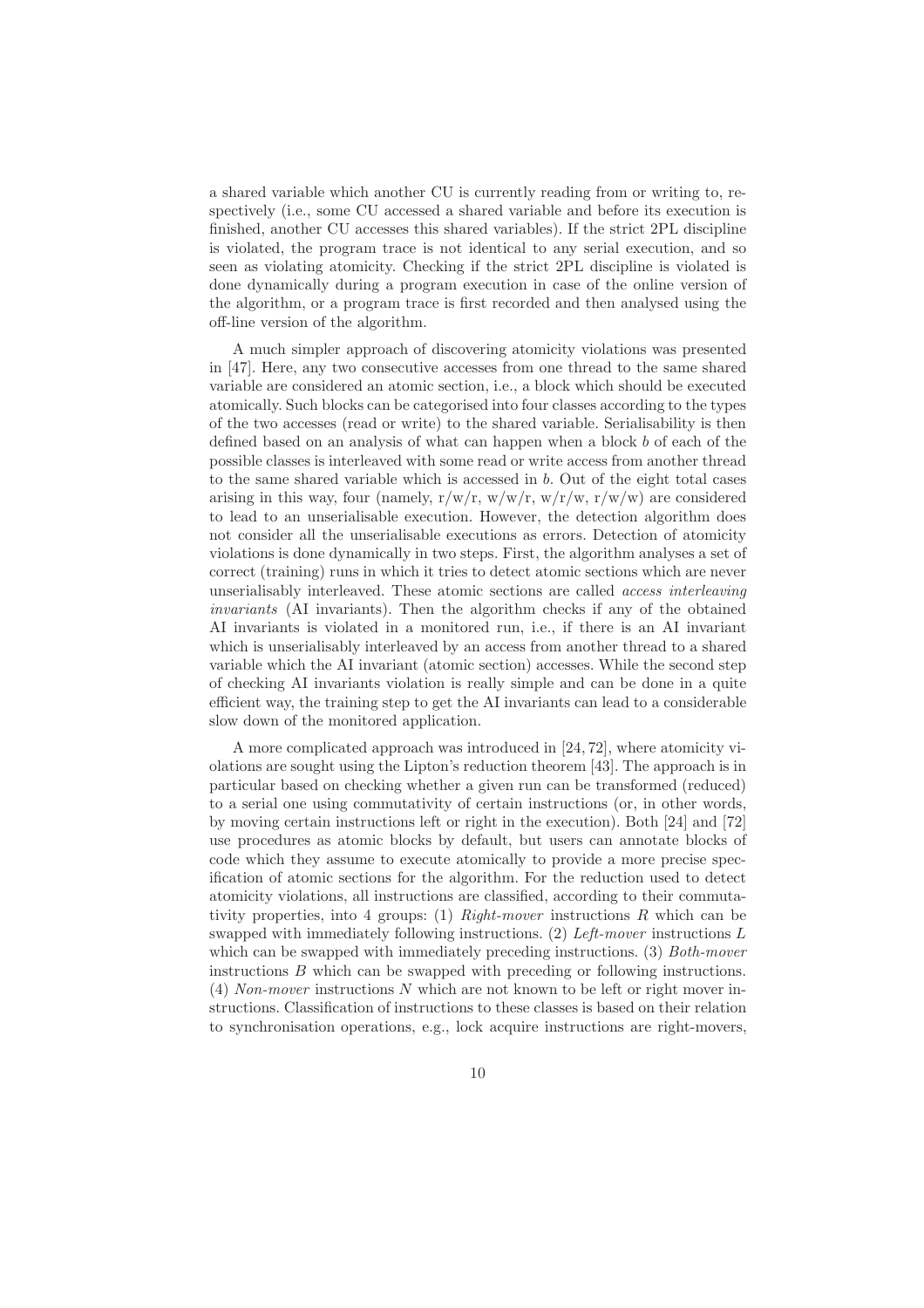lock release instructions are left-movers, and race free accesses to variables are both-movers (a lockset-based dynamic detection algorithm is used for checking race freeness). An execution is then serialisable if it is deadlock-free and each atomic section in this execution can be reduced to a form  $R^*N^?L^*$  by moving the instructions in the execution in the allowed directions. Here,  $N^?$  represents a single or no non-mover instruction and both-mover instructions  $B$  can be taken as right-mover instructions R or left-mover instructions L. Algorithms in both [24] and [72] use dynamic analysis to detect atomicity violation using the reduction algorithm described above.

Other approaches using the Lipton's reduction theorem [43] can be found in [27, 71] where type systems based on this theorem are used to deal with atomicity violations.

In [27], atomicity is analysed in programs written in a language called AtomicJava, a subset of Java with a type system for atomicity. The type system works with atomicity-related types denoting an expression as compound, atomic, mover (in the sense of Lipton), etc. These types may, moreover, be conditional upon the locks held. The user may annotate methods by the atomicity types and he/she can also annotate variables by locks the variables are supposed to be guarded with. The type inference rules proposed in the paper then automatically derive type constraints whose solution (if any) provides atomicity types for particular methods. If the methods were annotated by the user, conformance of the automatically derived and manually provided atomicity types is checked. The use of the conditional atomicity types makes the analysis more precise than the previous approaches.

In [71], a more simple type system for programs with non-blocking synchronisation is used which operates with five atomicity-related types: atomic, non-atomic, right-, left-, and both-mover expressions are distinguished. Again, procedures are considered as the main unit of atomicity. In this case, no annotations are provided, the technique just informs on which methods it considers atomic and which not, which is a bit restricting. Methods which are not executed atomically may, but need not violate atomicity assumptions of the programmer.

Atomicity over multiple variables. The above mentioned algorithms consider atomicity of multiple accesses to the same variable only. However, there are situations where we need to check atomicity over multiple variables, e.g., when a program modifies three different variables representing a point in a threedimensional space. Even if we ensure that every consecutive read and write accesses to each of these variables are executed atomically, the program can still have an unserialisable execution. This is because the three atomic blocks guarding each pair of accesses to each of these variables can be interleaved with other atomic blocks operating with these variables. Some of these variables can then end up modified by a different thread than the others which cannot happen in a serial execution. Nevertheless, the above discussed detectors would not detect any atomicity violation here.

In [6], the problem of violation of atomicity of operations over multiple variables is referred to as a high-level data race. In the work, all synchronised blocks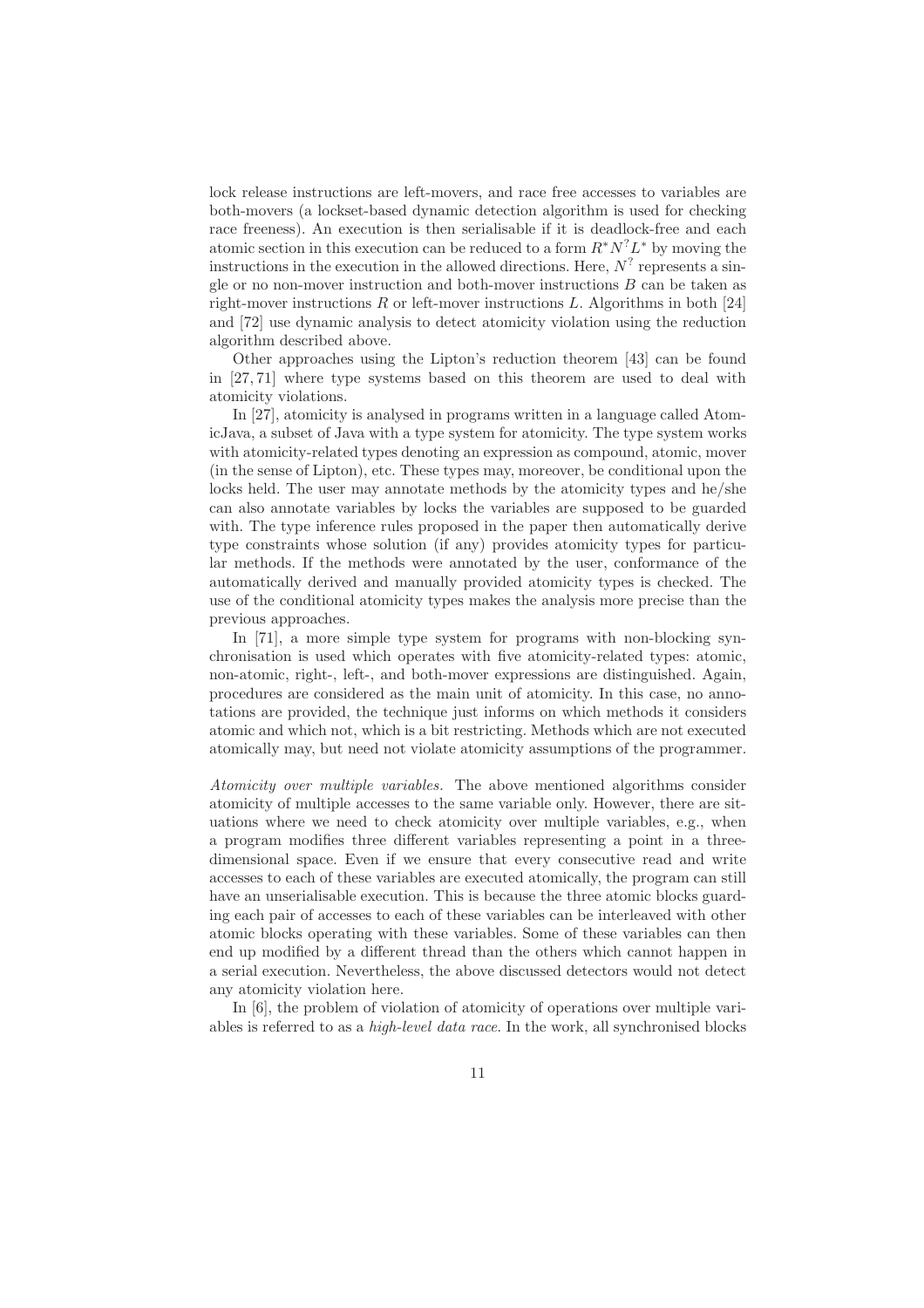(i.e., blocks of code guarded by the synchronised statement) are considered to form atomic sections. The proposed detection of atomicity violations is based on checking the so-called view consistency. For each thread a set of views is generated. A view is a set of fields (variables) which are accessed by a thread within a single synchronised block. From this set of views, a set of maximal views (maximal according to set inclusion) is computed for the thread. An execution is then serialisable if each thread is only using views which are compatible, i.e., form a chain according to set inclusion, with all maximal views of other threads. Hence, the detection algorithm uses a dynamic analysis to check whether all views are compatible within a given a program trace. Since the algorithm has to operate with a big number of sets (each view is a set), it suffers from a big overhead.

A different approach is associated with the Velodrome detector [28]. Here, atomic sections (called transactions) are given as methods annotated by the user. Detection of atomicity violations is based on constructing a graph of the transactional happens-before relation (the happens-before relation among transactions). An execution is serialisable if the graph does not contain a cycle. The detection algorithm uses a dynamic analysis to create the graph from a program trace and then checks if it contains a cycle. If yes, the program contains an atomicity violation. Since creating the graph for an entire execution is inconvenient, nodes that cannot be involved in a cycle are garbage collected or not created at all. Like the previous algorithm, Velodrom too may suffer from a considerable overhead in some cases.

The simple idea of AI invariants described in [47] has been generalised for checking atomicity over pairs of variables in [67, 32], where 11 or 14, respectively, problematic interleaving scenarios were identified. The user is assumed to provide the so-called atomic sets that are sets of variables which should be operated atomically. In [67] there is proposed an algorithm which infers which procedure bodies should be the so-called units of work w.r.t. the given atomic sets. This is done statically using a dataflow analysis. An execution is then considered serialisable if it does not correspond to any of the problematic interleavings of the detected units of work. An algorithm capable of checking unserialisability of execution of units of work (called atomic-set-serialisability violations) is described in [32], based on a dynamic analysis of program traces. The algorithm introduces the so-called race automata which are simple finite state automata used to detect the problematic interleaving scenarios.

There are also attempts to enhance well-known approaches for data race detection to be able to detect atomicity violations over multiple variables. One method can be found in [45] where data mining techniques are used to determine access correlations among an arbitrary number of variables. This information is then used in modified lockset-based and happens-before-based detectors. Since data race detectors do not directly work with the notion of atomicity, blocks of code accessing correlated variables are used to play the role of atomic sections. Access correlations are inferred statically using a correlation analysis. The correlation analysis is based on mining association rules [2] from frequent itemsets,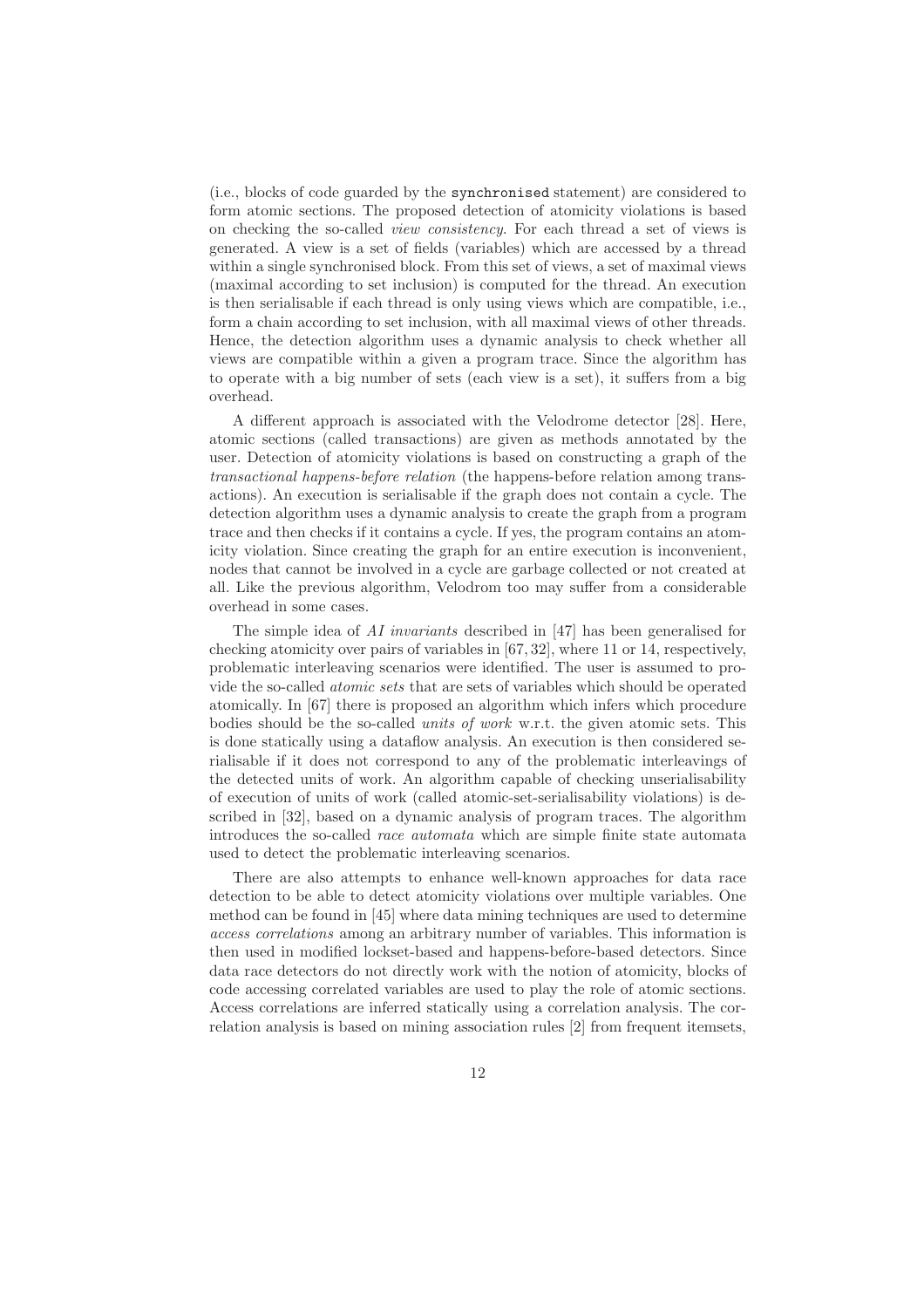where items in these sets are accesses to variables. The obtained association rules are then pruned to allow only the rules satisfying the minimal support and minimal confidence constraints [2]. The resulting rules determine access correlations between various variables. Using this information, the two mentioned data race detector types can then be modified to detect atomicity violations over multiple variables as follows. Lockset-based algorithms must check for every pair of accesses to a shared variable that the shared variable and all variables correlated with this variable are protected by at least one common lock. Happens-beforebased algorithms must compare the logical timestamps not only with accesses to the same variables, but also with accesses to the correlated variables. The detection can be done statically or dynamically, depends on the data race detector which is used.

# 2.3 Order Violations

Order violations form a much less studied class of concurrency errors than data races and atomicity violations, which is, however, starting to gain more attention lately. An order violation is a problem of a missing enforcement of some higherlevel ordering requirements. For detecting order violations, one needs to be able to decide for a given execution whether the instructions executed in it have been executed in the right order. An order violation can be defined as follows.

Definition 3 A program execution exhibits an order violation if some instructions executed in it are not executed in an expected order.

#### 2.3.1 Detection of Order Violations

Like in the case of atomicity violations, a prerequisite for detecting order violations is to know which order restrictions are assumed. These can be specified manually, generic order requirements may be used (e.g., an object must be first initialised and only then used), or some restrictions may be automatically inferred. The order restrictions considered in current approaches are often quite simple, frequently considering only pairs of instructions. The actual discovery of order violations can in theory be done dynamically as well as statically. Currently, however, there are not many works dealing with order violation detection as has been pinpointed in [46].

In [76], authors introduce, for each memory operation  $o$ , a set of memory operations  $PSet(o)$  which  $o$  depends upon and which can safely occur before  $o$ . These sets are extracted from a set of correct executions of the analysed program. Then, order violations are sought in further runs by looking for a memory operation  $o$  such that the previous memory operation dependent upon  $o$  is not in  $PSet(o)$ .

The ConMem tool [78] detects several behavioural patterns corresponding to order violations that can lead to a program crash. For each test input, Con-Mem monitors one execution of the given program. It uses a dynamic analysis to first identify parts of executions (denoted as ingredients) that may lead to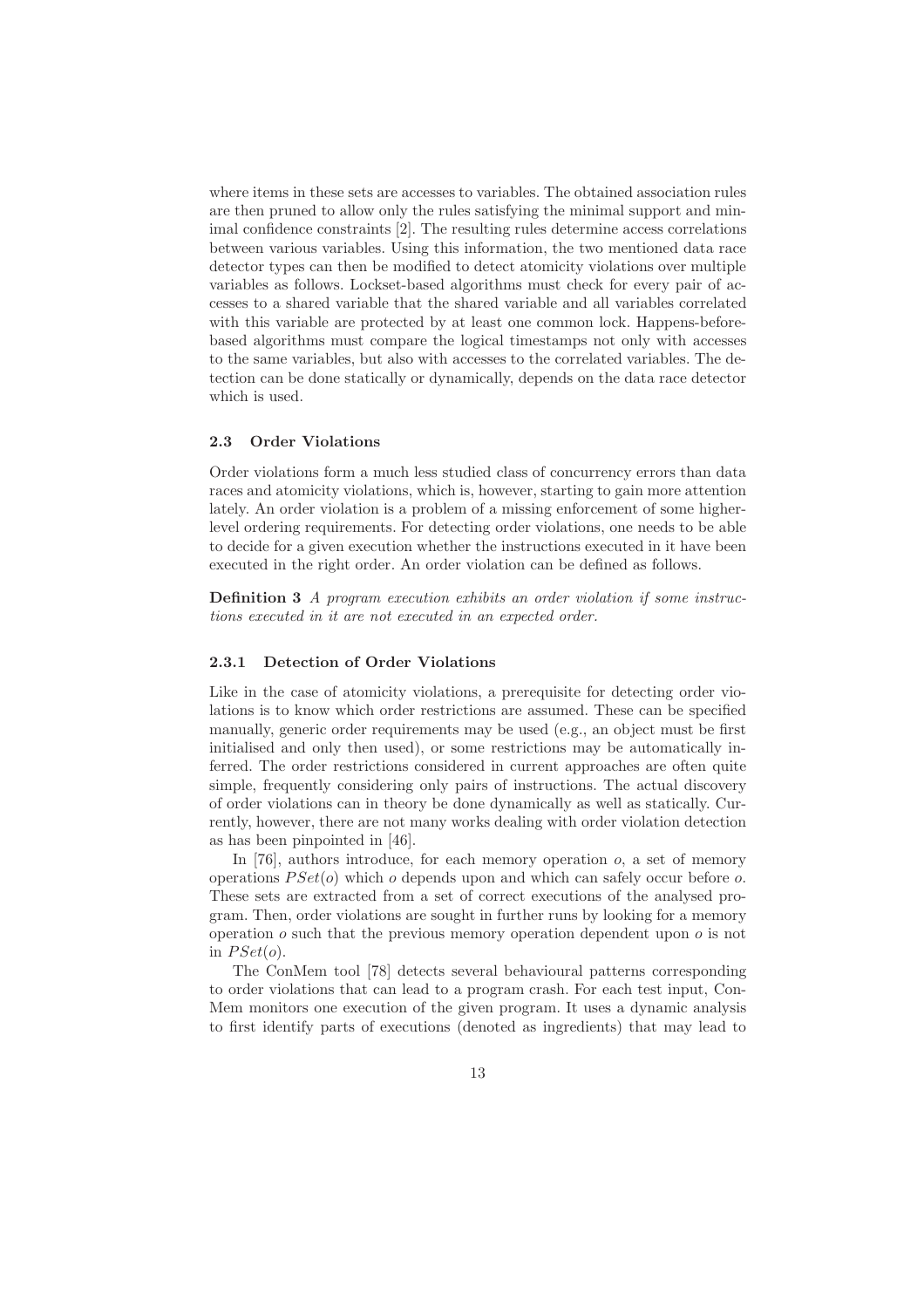a crash if ordered differently than in the given execution (e.g., assignments of null to a shared pointer and dereferences of this shared pointer from different treads). Then, ConMem analyses synchronisation around these potentially problematic constructions to see whether fatal interleavings exist to trigger an error (e.g., an interleaving where a thread  $t_1$  assigns null to a shared variable v, and subsequently, a thread  $t_2$  dereferences v). The paper describes four problematic patterns consisting of ingredients and timing conditions that lead to an error and that ConMem is able to detect. One example is the Con-NULL pattern with ingredients  $rp$ —a thread  $t_1$  reads a pointer ptr,  $wp$ —a thread  $t_2$  writes null to ptr, and timing conditions requiring  $wp$  to execute before  $rp$  with no write operation on ptr happening in between of wp and rp. Another example is the  $Con$ -UnInit pattern with ingredients  $r$ —a thread  $t_1$  reads a variable v without previously writing to  $v, w$ —a thread  $t_2$  initialises  $v,$  and the timing condition requiring  $r$ to execute before w.

#### 2.4 Deadlocks

Deadlocks are a class of safety errors which is quite often studied in the literature. However, despite that, the understanding of deadlocks still varies in different works. We stick here to the meaning common, e.g., in the classical literature on operating systems. To define deadlocks in a general way, we assume that given any state of a program, (1) one can identify threads that are blocked and waiting for some event to happen and  $(2)$  for any waiting thread t, one can identify threads that could generate an event that would unblock t.

**Definition 4** A program state contains a set  $S$  of deadlocked threads iff each thread in S is blocked and waiting for some event that could unblock it, but such an event could only be generated by a thread from S.

Most works consider a special case of deadlocks, namely, the so-called Coffman deadlock [15]. A Coffman deadlock happens in a state in which four conditions are met: (1) Processes have an exclusive access to the resources granted to them, (2) processes hold some resources and are waiting for additional resources, (3) resources cannot be forcibly removed from the tasks holding them until the resources are used to completion (no preemption on the resources), and (4) a circular chain of tasks exists in which each task holds one or more resources that are being requested by the next task in the chain. Such a definition perfectly fits deadlocks caused by blocking lock operations but does not cover deadlocks caused by message passing (e.g., a thread  $t_1$  can wait for a message that could only be sent by a thread  $t_2$ , but  $t_2$  is waiting for a message that could only be sent by  $t_1$ ).

# 2.4.1 Detection of Deadlocks

Detection of deadlocks usually involves various graph algorithms as it is, for instance, in the case of the algorithm introduced in [56] where a thread-wait-for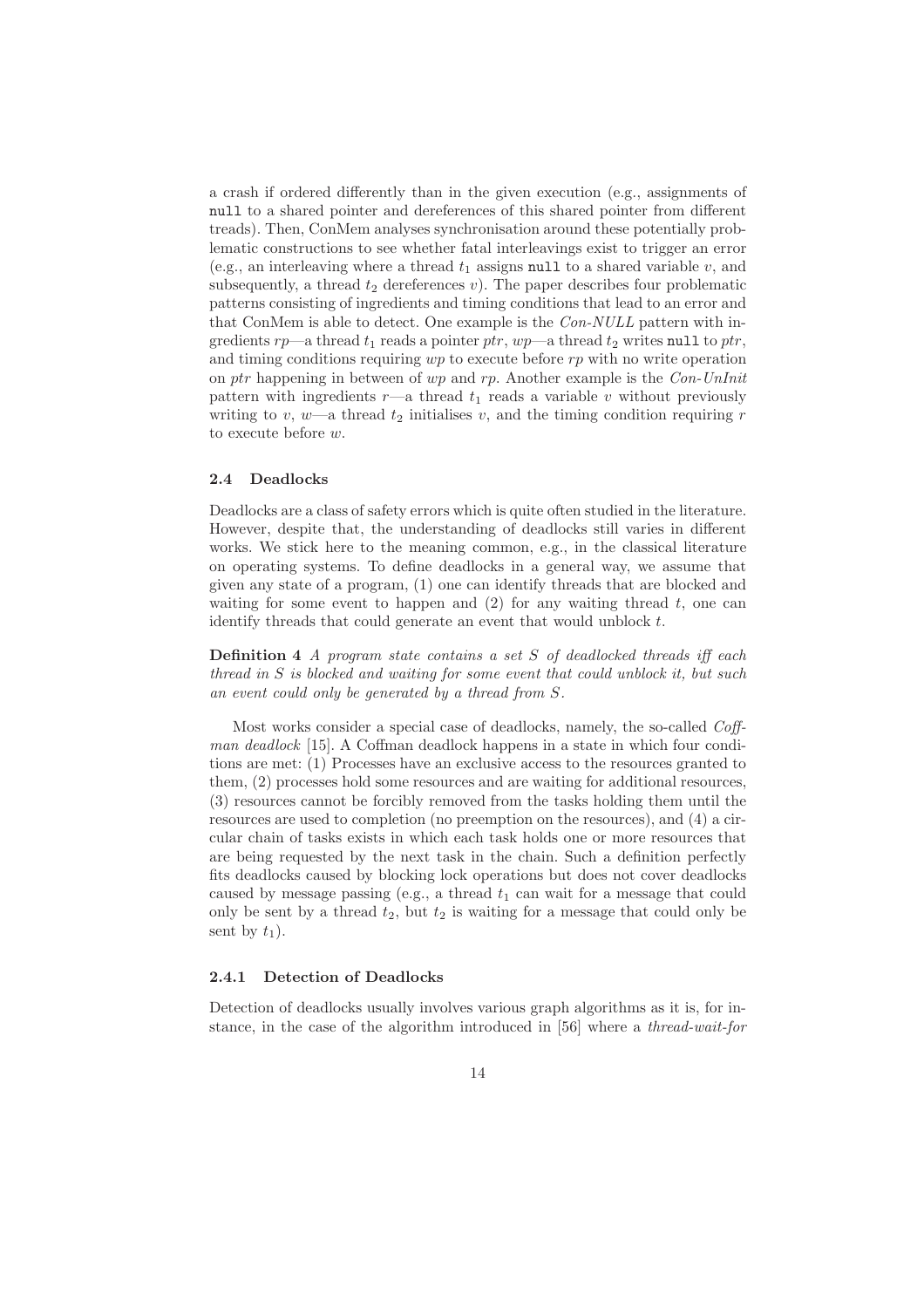graph is dynamically constructed and analysed for a presence of cycles. Here, a thread-wait-for graph is an arc-labelled digraph  $G = (V, E)$  where vertices V are threads and locks, and edges  $E$  represent waiting arcs which are classified (labelled) according to the synchronisation mechanism used (join synchronisation, notification, finalisation, and waiting on a monitor). A cycle in this graph involving at least two threads represents a deadlock. A disadvantage of this algorithm is that it is able to detect only deadlocks that actually happen. The following works can detect also potential deadlocks that could happen but did not actually happen during the witnessed execution.

In [33], a different algorithm called GoodLock for detecting deadlocks was presented. The algorithm constructs the so-called runtime lock trees and uses a depth-first search to detect cycles in it. Here, a runtime lock tree  $T_t = (V, E)$ for a thread  $t$  is a tree where vertices  $V$  are locks acquired by  $t$  and there is an edge from  $v_1 \in V$  to  $v_2 \in V$  when  $v_1$  represents the most recently acquired lock that t holds when acquiring  $v_2$ . A path in such a tree represents a nested use of locks. When a program terminates, the algorithm analyses lock trees for each pair of threads. The algorithm issues a warning about a possible deadlock if the order of obtaining the same locks (i.e., their nesting) in two analysed trees differs and no "gate" lock guarding this inconsistency has been detected.

The original GoodLock algorithm is able to detect deadlocks between two threads only. Later works, e.g., [9, 1] improve the algorithm to detect deadlocks among multiple threads. In [1], a support for semaphores and wait-notify synchronisation was added. The recent work [37] modified the original algorithm so that runtime lock trees are not constructed. Instead, the algorithm uses a stack to handle the so-called lock dependency relation. The algorithm computes the transitive closure of the lock dependency relation instead of performing a depth first search in a graph. The modified algorithm uses more memory but the computation is much faster.

A purely data-flow-based interprocedural static detector of deadlocks called RacerX has been presented in [19]. The detection it implements has two phases: (1) The control flow graph of each procedure is obtained and the complete control flow graph of the whole system is constructed. (2) A data-flow analysis is performed over the constructed graph and the order in which locks are nested is analysed. A deadlock is reported when locks are not obtained every time in the same order. In [73], a bottom-up data-flow static analysis is used to detect deadlocks. The algorithm traverses the call graph bottom-up and builds a lockorder graph per method. Each node of the lock-order graph represents a set of objects that may be aliased and an edge in the graph indicates nested locking of objects along some code path. If the obtained graph contains cycles, a possible deadlock is reported. Both algorithms produce many false alarms due to the approximations they use.

The algorithm presented in [53] reduces the number of false alarms obtained by a data-flow interprocedural analysis described in the previous paragraph using six conditions. The first four represent results of reachability, alias, escape, and approximated may-happen-in-parallel analyses. The next two conditions handle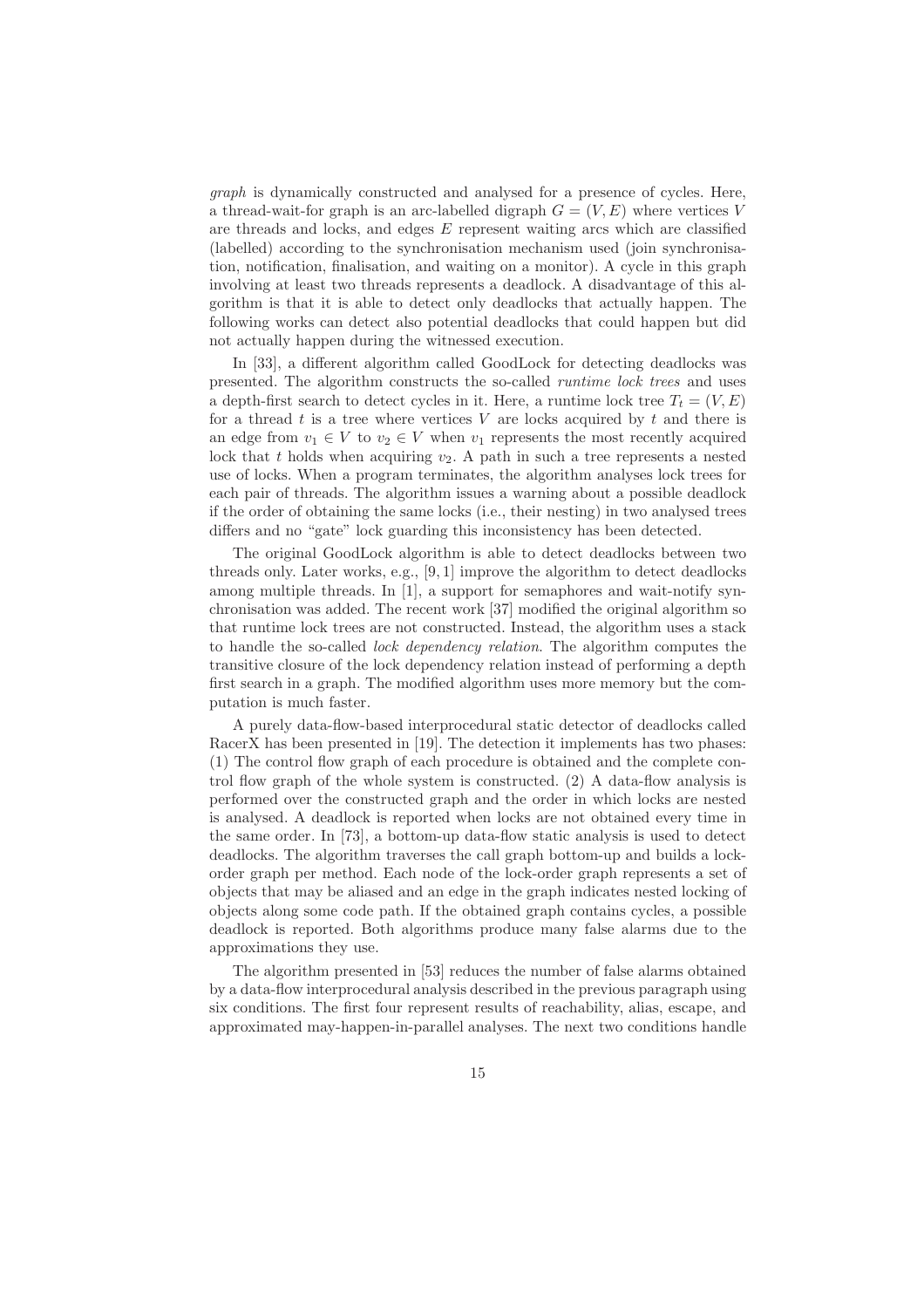special cases of using reentrant locks and a guarding lock. The algorithm filters all potential deadlocks through these conditions and reports only those which fulfil all the conditions.

A combination of symbolic execution, static analysis, and SMT solving is used in [17] to automatically derive the so-called *method contracts* guaranteeing deadlock free executions. The algorithm does not focus on detection of deadlock if the whole program is available. Instead, the algorithm analyse pieces of code (usually libraries) and automatically infers conditions that must be fulfilled when these libraries are used in order to avoid deadlocks.

#### 2.5 Missed Signals

Missed signals are another less studied class of concurrency errors. The notion of missed signals assumes that it is known which signal is intended to be delivered to which thread or threads. A missed signal error can be defined as follows.

Definition 5 A program execution contains a missed signal iff there is sent a signal that is not delivered to the thread or threads to which it is intended to be delivered.

Since signals are often used to unblock waiting threads, a missed signal error typically leads to a thread or threads being blocked forever.

#### 2.5.1 Detection of Missed Signals

There are not many works focusing specially on missed signals. Usually, the problem is studied as a part of detecting other concurrency problems. In [1], a lost notification error is reported if there is a notify event  $e$  in a trace  $tr$  and there exists a trace that is a feasible permutation of tr in which e wakes up fewer threads than it does in tr. Such a situation is possible when the wait event of one of the threads woken in  $tr$  is not constrained to happen before the event  $e$ .

In [36], several code patterns that might lead to a lost notification are listed. For instance, each call of wait() must be enclosed by a loop checking some external condition. A pattern-based static analysis is then used to detect such bug patterns.

# 3 Liveness and Mixed Errors

Liveness errors are errors which violate liveness properties of a program, i.e., prevent something good from happening. They have infinite (or finite, but complete) witnesses. Dealing with liveness errors is much harder than with safety errors because algorithms dealing with them have to find out that there is no way something could (or could not) happen in the future, which often boils down to a necessity of detecting loops. Mixed errors are then errors that that have both finite witnesses as well as infinite ones, whose any finite prefix does not suffice as a witness.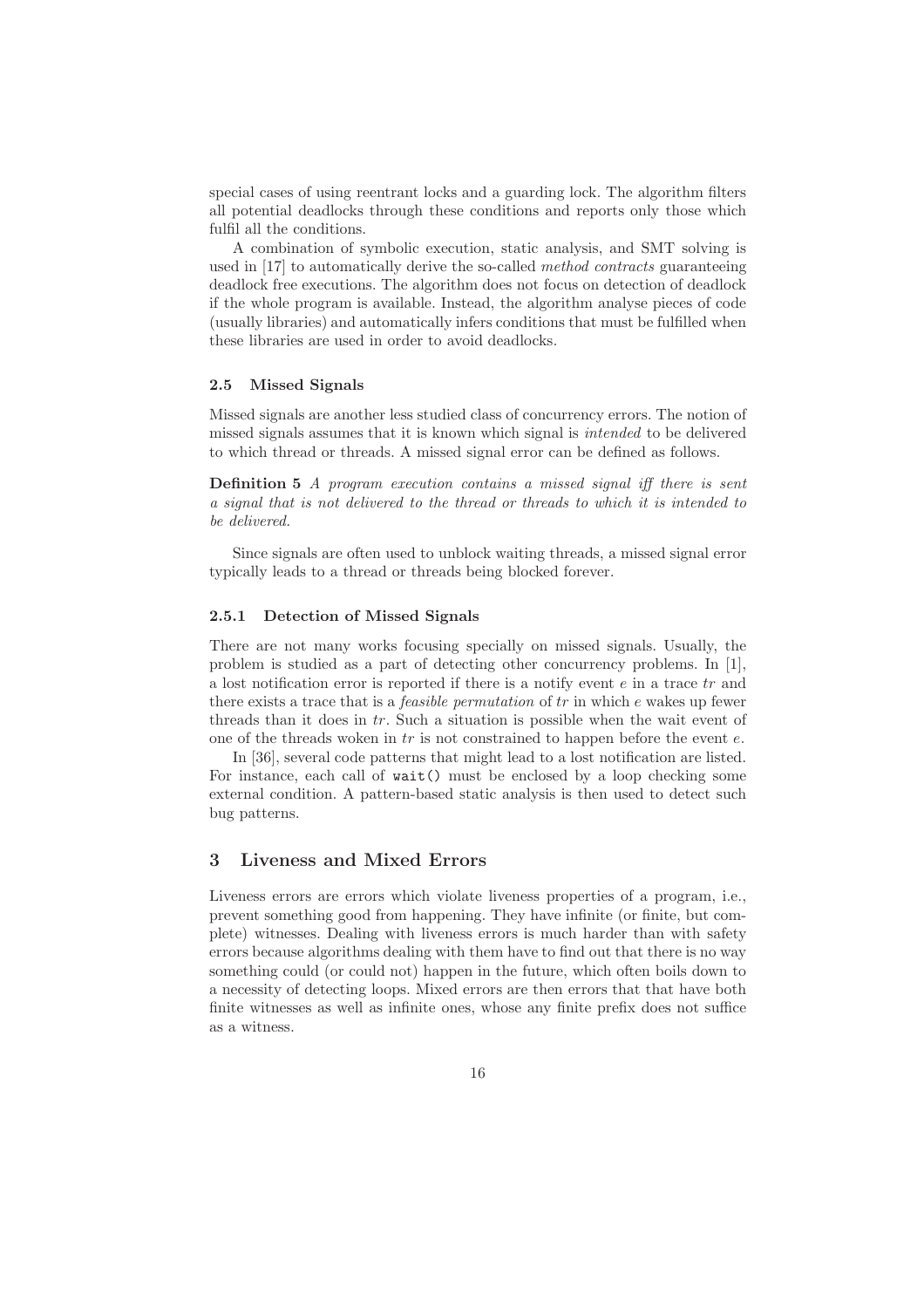Before we start discussing more concrete notions of liveness and mixed errors, let us first introduce the very general notion of starvation [66].

**Definition 6** A program execution exhibits starvation iff there exists a thread which waits (blocked or continually performing some computation) for an event that needs not occur.

Starvation can be seen to cover as special cases various safety as well as liveness (mixed) errors such as deadlocks, missed signals, and the below discussed livelocks or blocked threads. In these situations, an event for which a thread is waiting cannot happen, and the situations are clearly to be avoided. On the other hand, there are cases where the event for which a thread is waiting can always eventfully happen despite there is a possibility that it never happens. Such situations are not welcome since they may cause performance degradation, but they are sometimes tolerated (one expects that if an event can always eventually happen, it will eventually happen in practice).

#### 3.1 Livelocks and Non-progress Behaviour

There are again various different definitions of a livelock in the literature. Often, the works consider some kind of a progress notion for expressing that a thread is making some useful work, i.e., doing something what the programmer intended to be done. Then they see a livelock as a problem when a thread is not blocked but is not making any progress. However, by analogy with deadlocks, we feel it more appropriate to restrict the notion of livelocks to the case when threads are looping in a useless way while trying to synchronise (which is a notion common, e.g., in various works on operating systems). That is why, we first define a general notion of non-progress behaviour and then we specialise it to livelocks.

Definition 7 An infinite program execution exhibits a non-progress behaviour iff there is a thread which is continually performing some computation, i.e., it is not blocked, but it is not making any progress.

A non-progress behaviour is a special case of starvation within an infinite behaviour. On the other hand, starvation may exhibit even in finite behaviours and also in infinite progress behaviours in which a thread is for a while waiting for an event that is not guaranteed to happen. As we have said already above, livelocks may be seen as a special case of non-progress behaviour [66].

**Definition 8** Within an infinite execution, a set S of threads is in a livelock iff each of the threads in S keeps running forever in some loop in which it is not intended to run forever, but which it could leave only if some thread from S could leave the loop it is running in.

As was mentioned before, there are many, often inconsistent, definitions of a livelock. Moreover, many works do not distinguish between livelocks and a nonprogress behaviour [10, 63, 42, 65, 34]. Other papers [51, 48] take a livelock to be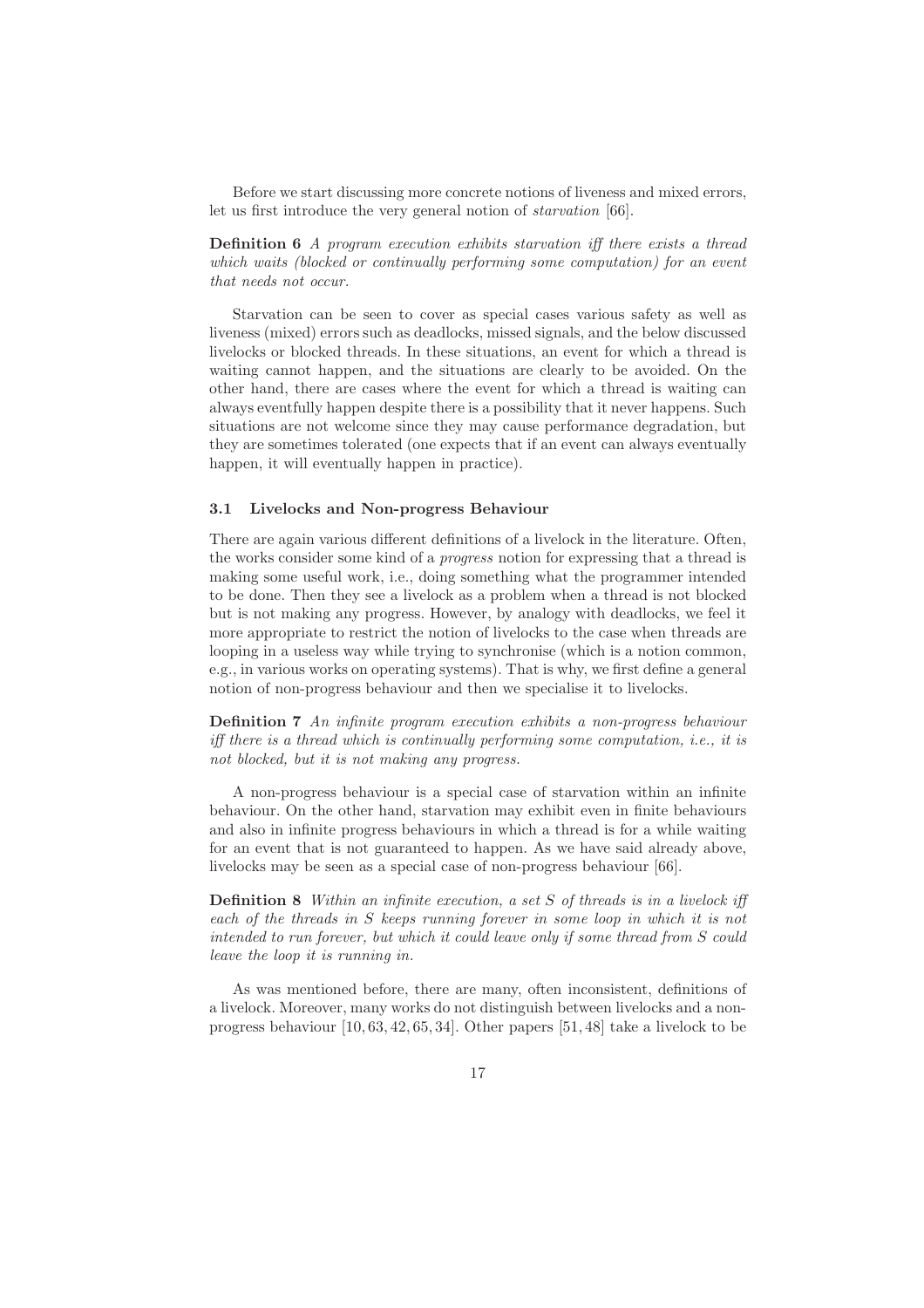a situation where a task has such a low priority that it does not run (it is not allowed to make any progress) because there are many other, higher priority, tasks which run instead. We do not consider such a situation a livelock and not even a non-progress behaviour but a form of starvation. There are even works [4] for which a thread is in a livelock whenever it is executing an infinite loop, regardless of what the program does within the loop. However, there are many reactive programs which run intentionally in an infinite loop, e.g., controllers, operating systems and their components, etc., and it is not appropriate to considered them to be in a livelock.

#### 3.1.1 Detection of Livelocks and Non-progress Behaviour

We are not aware of any works specialising in detection of livelocks in the sense we defined them above, which requires not only detection of a looping behaviour but also of the fact that this behaviour could be escaped only if some of the livelocked threads could escape it. There are, however, works considering detection of nonprogress behaviour (sometimes under the name of livelock detection, but we stick here to speaking about detection of non-progress behaviour).

The first issue the non-progress detection methods have to deal with is getting to know what is to be considered a non-progress behaviour. In the literature there are used various different notions of progress. Some works, e.g., [63], define progress by looking at the communication among two or more cooperating threads. If a thread communicates, it is progressing. In [29], progress is associated with operations on the so-called *communication objects* (such as shared variables, semaphores, FIFO buffers, etc.). In [42, 65], progress is defined by reaching a socalled progress action or progress statement, respectively (e.g., delivering output, responding to the environment, etc.). In [34], progress is expressed by a so-called liveness signature, a set of state predicates and temporal rules, specifying which application states determine whether a program is making a progress when they are repeatedly reached.

To enable a non-progress detection, the general notions of progress from above have to be concretised for a particular program. This is mostly expected to be done by the user, e.g., by specifying progress actions [42], labelling statements as progress statements [35], annotating the code [34], calling actions of the socalled observer [10], etc. However, some works do not require any user input and use a fixed notion of progress [29].

One of the most common approaches for detecting non-progress behaviour in finite-state programs is to use model checking [35, 29] and search for non-progress cycles [21]. In [29], no non-progress cycles are being sought, instead bounded model checking is used to find a path where no progress is being made for a userspecified period of time. Such an approach can lead to false alarms, but can be used for large and infinite-state programs. Recently, there has also appeared various (infinite-state) program analyses, based, e.g., on transition predicate abstraction and ranking function synthesis, for proving (non-)termination. These can also be used for verifying liveness properties [16], but these approaches, albeit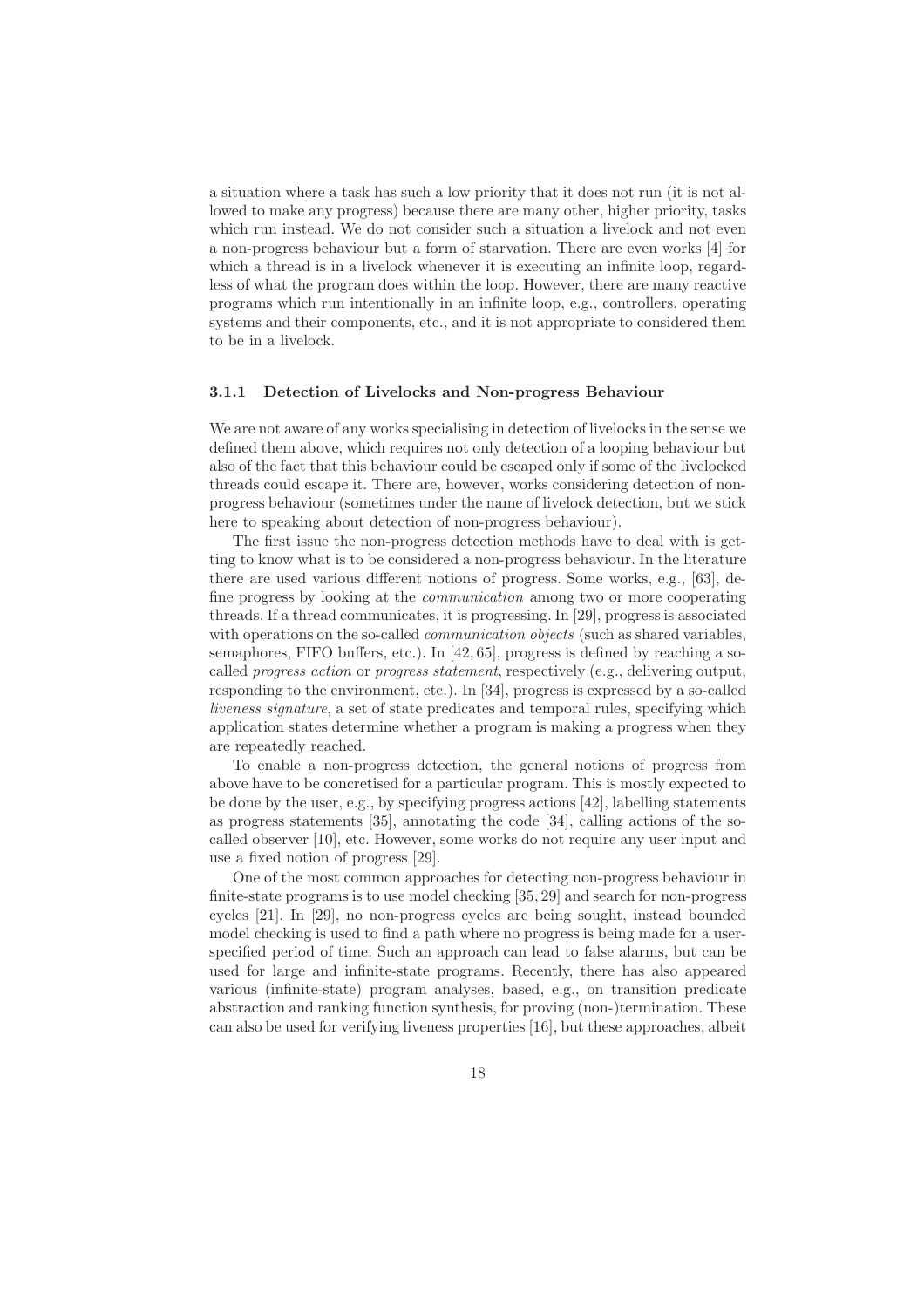useful, for instance, for verifying drivers, are still not applicable to large software systems.

Another often used approach is to use a dynamic analysis in the form of dynamic monitoring  $[34, 5]$ . In  $[34]$ , a liveness signature, a set of state predicates and temporal rules, is used to determine whether a program is making progress. In other words, the liveness signature determines which program states are significant in determining whether a program is making a progress. If a program does not reach any of these program states for some time, the program is at a socalled *standstill*, i.e., is not making progress. In [5], the so-called  $Q$ -Learning is used to navigate a program execution to follow paths which most likely lead to an execution trace in which the program is not making progress. In case of finite-state programs, the tool searches for an execution trace containing a nonprogress loop, in case of infinite-state programs, it tries to find an execution trace of a user-specified length. A problem with dynamic monitoring techniques is that they cannot distinguish between a non-progress behaviour and starvation because they are checking bounded liveness properties [62], which are in fact safety properties, not liveness properties.

In [10], a static analysis is used to detect a non-progress behaviour in programs written in Ada. Progress is defined here as a communication with an external observer. Each program is represented by a control flow graph. To detect a non-progress behaviour, the method searches the control flow graph for an infinite loop in which no communication with the external observer is performed.

There are also works which attempt to use approaches often used for detection of other concurrency errors. For example, in [31], the authors define antipatterns which may lead to a non-progress behaviour and use static and dynamic analyses to locate these antipatterns in programs.

In [42], the authors define progress as an execution of a progress action and a progress cycle as a cycle which contains at least one progress action. Then they translate a necessary condition of an existence of a non-progress behaviour, i.e., that there exists an infinite run in which progress cycles are repeated only a finite number of times, into a homogeneous integer programming problem. Subsequently, they try to find a solution to this problem. If the problem has no solution, then the program surely does not contain a non-progress behaviour. A downside of this method (apart from its cost) is that it is incomplete, so if the problem has a solution there may or may not be a non-progress behaviour.

#### 3.2 Blocked Threads

We speak about a *blocked thread* appearing within some execution when a thread is blocked and waiting forever for some event which can unblock it. Like for a deadlock, one must be able to say what the blocking and unblocking operations are. The problem can then be defined as follows.

Definition 9 A program execution contains a blocked thread iff there is a thread which is waiting for some event to continue and this event never occurs in the execution.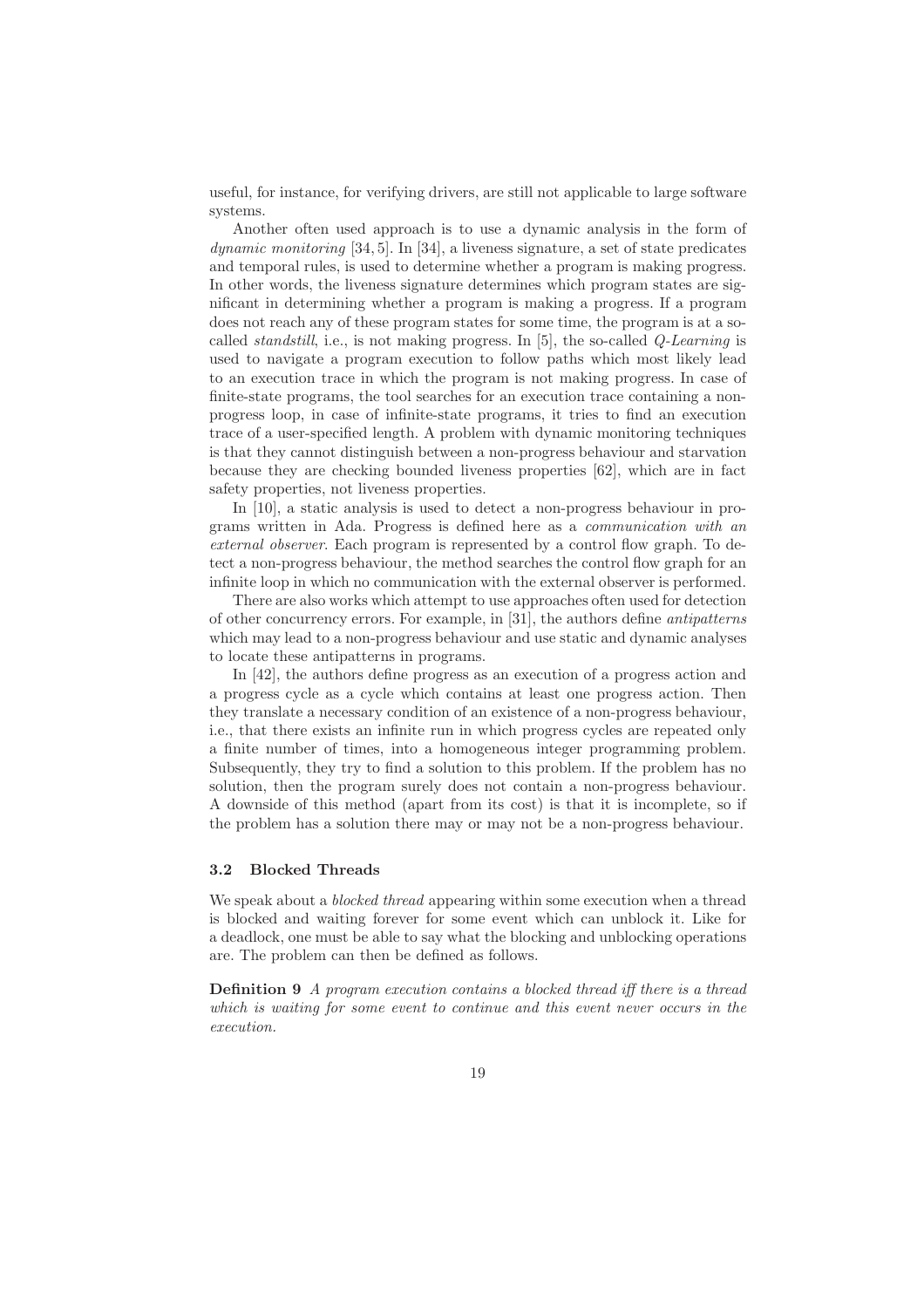An absence of some unblocking event which leaves some thread blocked may have various reasons. A common reason is that a thread, which should have unblocked some other thread, ended unexpectedly, leaving the other thread in a blocked state. In such a case, one often speaks about the so-called orphaned threads [22]. Another reason may be that a thread is waiting for a livelocked or deadlocked thread.

### 3.2.1 Detection of Blocked Threads

We are not aware of any works specialising in this kind of errors. Of course, the most simple solution to deal with this error is to check that a thread is waiting for more than some time to be unblocked. This is, however, a very crude approach. In fact, a similar approach is used in MySQL to detect deadlocks and it was shown [46] that it is quite inaccurate detection method which often leads to false alarms and, in case of MySQL, to unnecessary restarts.

Like with all previous errors, another possibility is to use model checking [7], limited by its high price and problems with some program operations like input and output. In theory, one could also use, e.g., static analysis for detection of some undesirable code patterns that could cause permanent blocking, similar to deadlock antipatterns [31] in case of a deadlock. However, detection of this kind of errors remains mostly an open issue.

# 4 Conclusions

We have provided a uniform classification of common concurrency errors, mostly focusing on shared memory systems. In the definitions, we have have tried to stress the basic skeleton of the considered phenomena together with the various notions that parameterise these phenomena and that must be fixed before one can speak about concrete appearances of the given errors. These parameters are often used implicitly, but we feel appropriate to stress their existence so that one realizes that they have to be fixed and also that various specialised notions of errors are in fact instances of the same general principle. We decided to define all the considered errors in an informal way in order to achieve a high level of generality. For concrete and formal definitions of these errors, one has to define the memory model used and the exact semantics of all operations that may (directly or indirectly) influence synchronisation of the application, which typically leads to a significant restriction of the considered notions.

We have also mentioned various detection techniques for each studied concurrency error and briefly described the main ideas they are based on. It is evident that some concurrency errors are quite often studied (e.g., data races), and some have a shortage of algorithms for their detection. Despite some of the latter problems may appear less often than the former ones and they are also typically more difficult to detect, detection of such problems is an interesting subject for future research.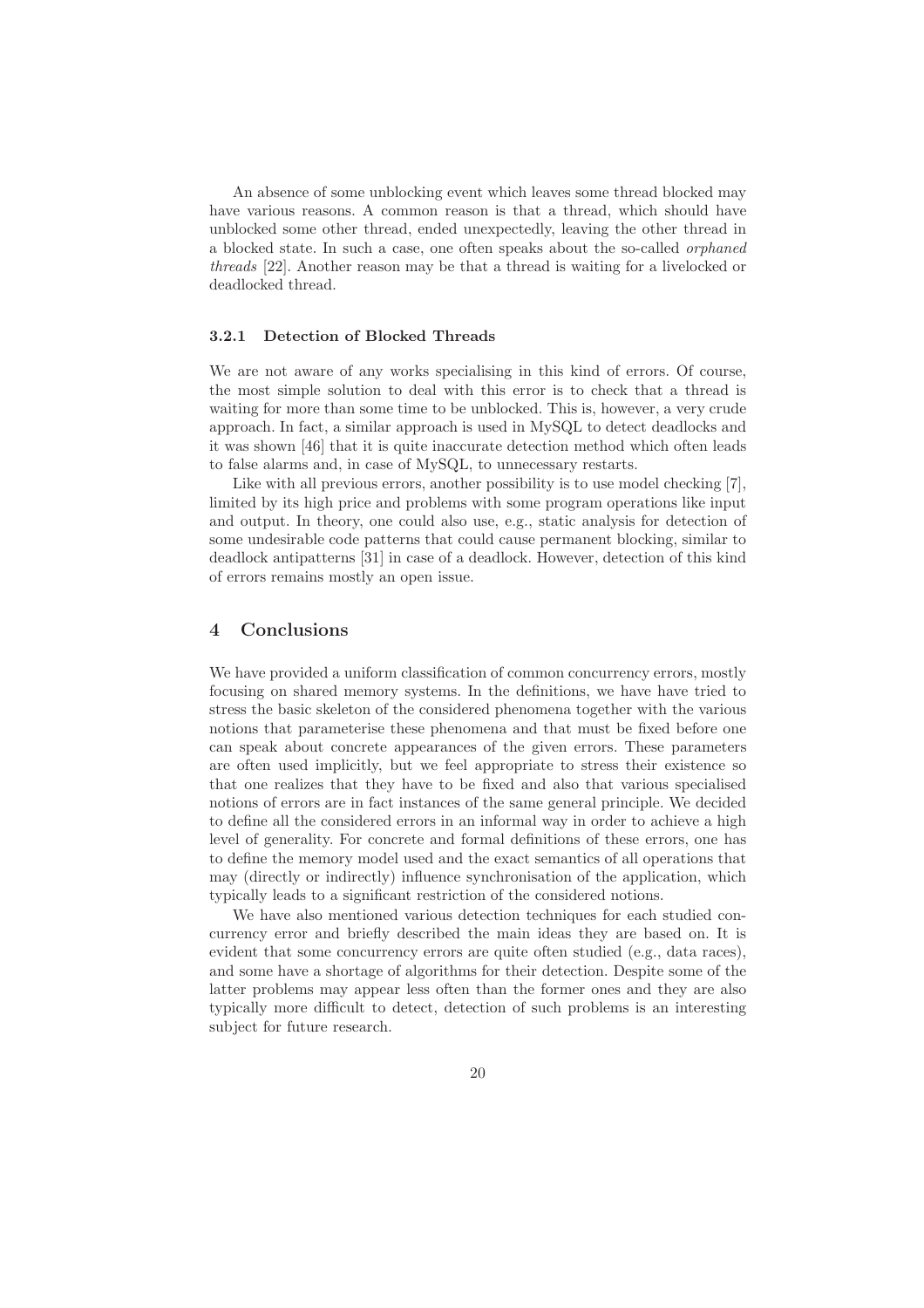#### Acknowledgement

This work was supported by the Czech Science Foundation (within projects P103/10/0306 and 102/09/H042), the Czech Ministry of Education (projects COST OC10009 and MSM 0021630528), and the internal BUT project FIT-10-1.

# References

- 1. R. Agarwal and S. D. Stoller. Run-time Detection of Potential Deadlocks for Programs with Locks, Semaphores, and Condition Variables. In Proc. of PADTAD'06. ACM Press, 2006.
- 2. R. Agrawal, T. Imieliński, and A. Swami. Mining Association Rules Between Sets of Items in Large Databases. In Proc. of SIGMOD'93. ACM Press, 1993.
- 3. P. S. Almeida, C. Baquero, and V. Fonte. Interval Tree Clocks. In Proc. of OPODIS'08. Springer-Verlag, 2008.
- 4. G. R. Andrews. Concurrent Programming: Principles and Practice. Benjamin-Cummings Publishing, 1991.
- 5. T. Araragi and S. M. Cho. Checking Liveness Properties of Concurrent Systems by Reinforcement Learning. In Model Checking and Artificial Intelligence, LNCS 4428. Springer-Verlag, 2007.
- 6. C. Artho, K. Havelund, and A. Biere. High-level Data Races. In Proc. of VVEIS'03. Angers, 2003.
- 7. C. Baier and J.-P. Katoen. Principles of Model Checking (Representation and Mind Series). The MIT Press, 2008.
- 8. R. Barik. Efficient Computation of May-happen-in-parallel Information for Concurrent Java Programs. In Languages and Compilers for Parallel Computing, LNCS 4339. Springer-Verlag, 2006.
- 9. S. Bensalem and K. Havelund. Dynamic Deadlock Analysis of Multi-threaded Programs. In Proc. of PADTAD'05. Springer-Verlag, 2005.
- 10. J. Blieberger, B. Burgstaller, and R. Mittermayr. Static Detection of Livelocks in Ada Multitasking Programs. In Proc. of Ada-Europe'07. Springer-Verlag, 2007.
- 11. E. Bodden and K. Havelund. Racer: Effective Race Detection Using AspectJ. In Proc. of ISSTA'08. ACM Press, 2008.
- 12. J. S. Bradbury and K. Jalbert. Defining a Catalog of Programming Anti-patterns for Concurrent Java. In Proc. of SPAQu'09. ACM Press, 2009.
- 13. J.-D. Choi, K. Lee, A. Loginov, R. O'Callahan, V. Sarkar, and M. Sridharan. Efficient and Precise Datarace Detection for Multithreaded Object-oriented Programs. In Proc. of PLDI'02. ACM Press, 2002.
- 14. M. Christiaens and K. D. Bosschere. Trade: Data Race Detection for Java. In Proc. of ICCS'01. Springer-Verlag, 2001.
- 15. E. G. Coffman, M. Elphick, and A. Shoshani. System Deadlocks. ACM Comput. Surv.. ACM Press, 1971.
- 16. B. Cook, A. Gotsman, A. Podelski, A. Rybalchenko, and M. Y. Vardi. Proving That Programs Eventually Do Something Good. In Proc. of POPL'07. ACM Press, 2007.
- 17. J. Deshmukh, E. A. Emerson, and S. Sankaranarayanan. Symbolic Deadlock Analysis in Concurrent Libraries and Their Clients. In Proc. of ASE'09. IEEE, 2009.
- 18. T. Elmas, S. Qadeer, and S. Tasiran. Goldilocks: A Race and Transaction-aware Java Runtime. In Proc. of PLDI'07. ACM Press, 2007.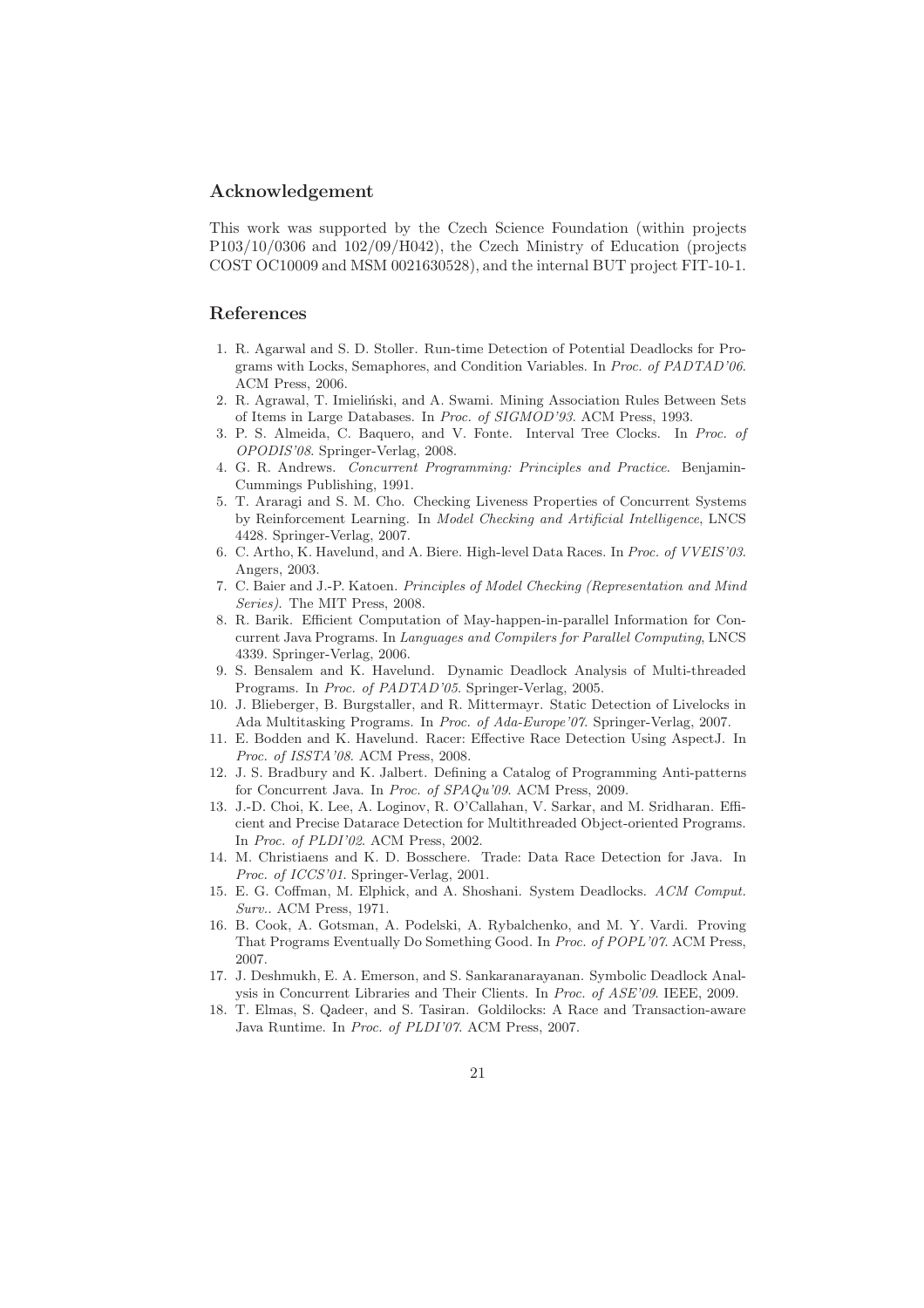- 19. D. Engler and K. Ashcraft. RacerX: Effective, Static Detection of Race Conditions and Deadlocks. In Proc. of SIGOPS'03. ACM Press, 2003.
- 20. K. P. Eswaran, J. N. Gray, R. A. Lorie, and I. L. Traiger. The Notions of Consistency and Predicate Locks in a Database System. Commun. ACM. ACM Press, 1976.
- 21. D. Faragó and P. H. Schmitt. Improving Non-progress Cycle Checks. In Proc. of SPIN'09. Springer-Verlag, 2009.
- 22. E. Farchi, Y. Nir, and S. Ur. Concurrent Bug Patterns and How to Test Them. In Proc. of IPDPS'03. IEEE, 2003.
- 23. C. Flanagan and S. N. Freund. Type-based Race Detection for Java. In Proc. of PLDI'00. ACM Press, 2000.
- 24. C. Flanagan and S. N. Freund. Atomizer: A Dynamic Atomicity Checker for Multithreaded Programs. In Proc. of SIGPLAN'04. ACM Press, 2004.
- 25. C. Flanagan and S. N. Freund. Type Inference Against Races. Sci. Comput. Program., 64(1):140–165, 2007.
- 26. C. Flanagan and S. N. Freund. Fasttrack: Efficient and Precise Dynamic Race Detection. In Proc. of SIGPLAN'09. ACM Press, 2009.
- 27. C. Flanagan, S. N. Freund, M. Lifshin, and S. Qadeer. Types for Atomicity: Static Checking and Inference for Java. ACM Trans. Program. Lang. Syst.,  $30(4):1-53$ , 2008.
- 28. C. Flanagan, S. N. Freund, and J. Yi. Velodrome: A Sound and Complete Dynamic Atomicity Checker for Multithreaded Programs. SIGPLAN Not., 43(6):293–303, 2008.
- 29. P. Godefroid. Software Model Checking: The Verisoft Approach. Form. Methods Syst. Des., 26(2):77–101, 2005.
- 30. E. Goubault. Geometry and Concurrency: A User's Guide. Mathematical. Structures in Comp. Sci., 10(4):411–425, 2000.
- 31. H. H. Hallal, E. Alikacem, W. P. Tunney, S. Boroday, and A. Petrenko. Antipattern-based Detection of Deficiencies in Java Multithreaded Software. In Proc. of QSIC'04. IEEE, 2004.
- 32. C. Hammer, J. Dolby, M. Vaziri, and F. Tip. Dynamic Detection of Atomic-setserializability Violations. In Proc. of ICSE'08. ACM Press, 2008.
- 33. K. Havelund. Using Runtime Analysis to Guide Model Checking of Java Programs. In Proc. SPIN'00. Springer-Verlag, 2000.
- 34. A. Ho, S. Smith, and S. Hand. On Deadlock, Livelock, and Forward Progress. Technical report, University of Cambridge, 2005.
- 35. G. Holzmann. Spin Model Checker: Primer and Reference Manual. Addison-Wesley Professional, 2003.
- 36. D. Hovemeyer and W. Pugh. Finding Concurrency Bugs in Java. In Proc. of PODC'04. ACM Press, 2004.
- 37. P. Joshi, C.-S. Park, K. Sen, and M. Naik. A Randomized Dynamic Program Analysis Technique for Detecting Real Deadlocks. In SIGPLAN'09. ACM Press, 2009.
- 38. V. Kahlon, Y. Yang, S. Sankaranarayanan, and A. Gupta. Fast and Accurate Static Data-race Detection for Concurrent Programs. In Proc. of CAV'07. ACM Press, 2007.
- 39. K. Kim, T. Yavuz-Kahveci, and B. A. Sanders. Precise Data Race Detection in a Relaxed Memory Model Using Heuristic-based Model Checking. In Proc. of ASE'09. IEEE, 2009.
- 40. B. Křena, Z. Letko, R. Tzoref, S. Ur, and T. Vojnar. Healing Data Races On-the-fly. In Proc. of PADTAD'07. ACM Press, 2007.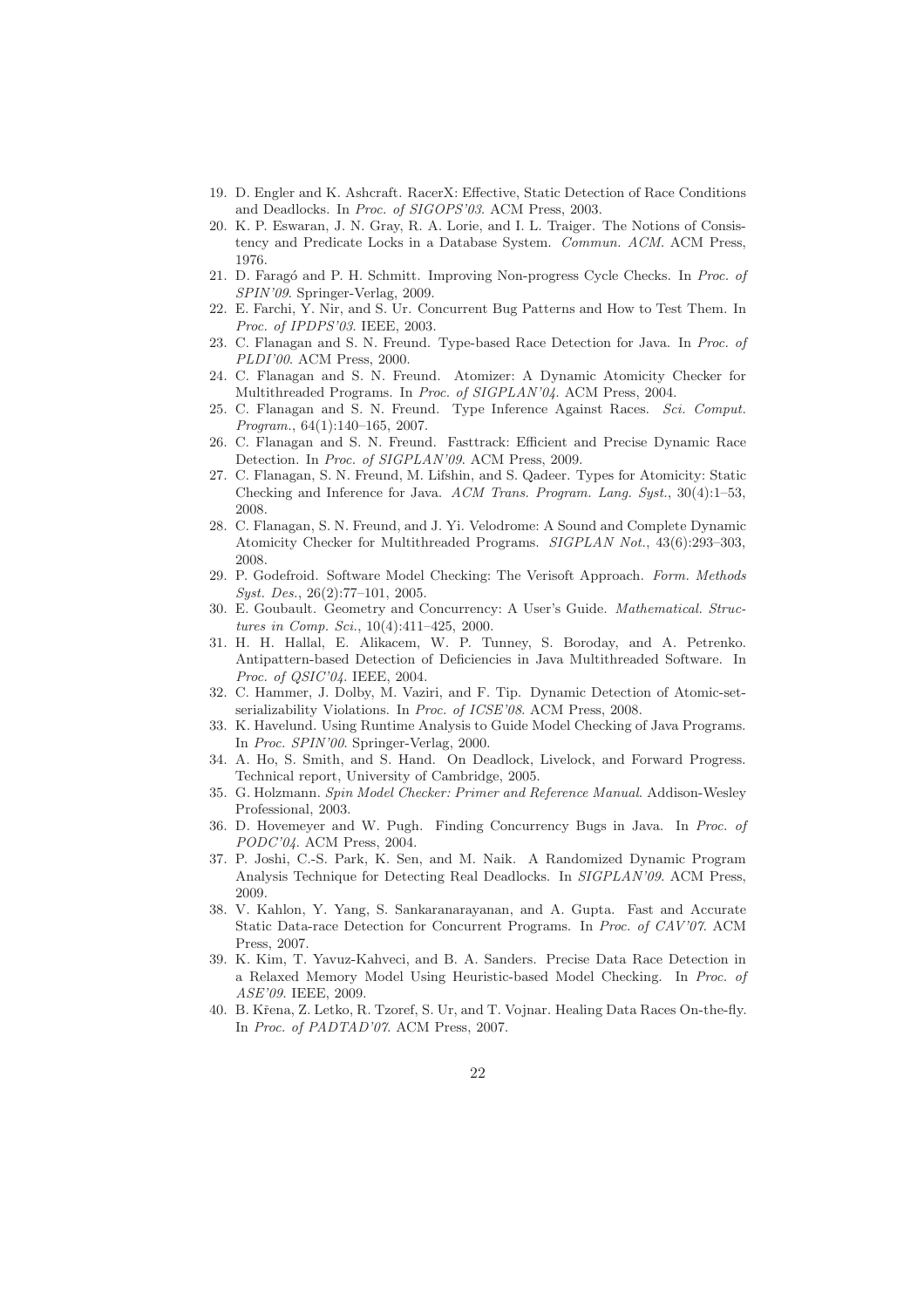- 41. L. Lamport. Time, Clocks, and the Ordering of Events in a Distributed System. Commun. ACM, 21(7):558–565, 1978.
- 42. S. Leue, A. Stefănescu, and W. Wei. A Livelock Freedom Analysis for Infinite State Asynchronous Reactive Systems. In Proc. of CONCUR'06, LNCS 4137. Springer-Verlag, 2006.
- 43. R. J. Lipton. Reduction: A Method of Proving Properties of Parallel Programs. Commun. ACM, 18(12):717–721, 1975.
- 44. B. Long and P. Strooper. A Classification of Concurrency Failures in Java Components. In Proc. of IPDPS'03. IEEE, 2003.
- 45. S. Lu, S. Park, C. Hu, X. Ma, W. Jiang, Z. Li, R. A. Popa, and Y. Zhou. Muvi: Automatically Inferring Multi-variable Access Correlations and Detecting Related Semantic and Concurrency Bugs. SIGOPS Oper. Syst. Rev., 41(6):103–116, 2007.
- 46. S. Lu, S. Park, E. Seo, and Y. Zhou. Learning from Mistakes: A Comprehensive Study on Real World Concurrency Bug Characteristics. In Proc. of ASPLOS'08. ACM Press, 2008.
- 47. S. Lu, J. Tucek, F. Qin, and Y. Zhou. Avio: Detecting Atomicity Violations via Access Interleaving Invariants. In Proc. of ASPLOS'06. ACM Press, 2006.
- 48. Z. Manna and A. Pnueli. The Temporal Logic of Reactive and Concurrent Systems. Springer-Verlag, 1992.
- 49. S. P. Masticola and B. G. Ryder. Non-concurrency Analysis. In Proc. of PPOPP'93. ACM Press, 1993.
- 50. F. Mattern. Virtual Time and Global States of Distributed Systems. In Proc. of PDA'88. Elsevier Science Publishers, 1988.
- 51. J. C. Mogul and K. K. Ramakrishnan. Eliminating Receive Livelock in an Interrupt-driven Kernel. ACM Trans. Comput. Syst., 15(3):217–252, 1997.
- 52. M. Naik, A. Aiken, and J. Whaley. Effective Static Race Detection for Java. SIGPLAN Not., 41(6):308–319, 2006.
- 53. M. Naik, C.-S. Park, K. Sen, and D. Gay. Effective Static Deadlock Detection. In Proc. of ICSE'09. IEEE, 2009.
- 54. G. Naumovich and G. S. Avrunin. A Conservative Data Flow Algorithm for Detecting All Pairs of Statements That May Happen in Parallel. In Proc. of SIGSOFT'98. ACM Press, 1998.
- 55. F. Nielson, H. R. Nielson, and C. Hankin. *Principles of Program Analysis*. Springer-Verlag, 1999.
- 56. Y. Nonaka, K. Ushijima, H. Serizawa, S. Murata, and J. Cheng. A Run-time Deadlock Detector for Concurrent Java Programs. In Proc. of APSEC'01. IEEE, 2001.
- 57. R. O'Callahan and J.-D. Choi. Hybrid Dynamic Data Race Detection. In Proc. of PPoPP'03. ACM Press, 2003.
- 58. B. C. Pierce. Types and Programming Languages. MIT Press, 2002.
- 59. E. Pozniansky and A. Schuster. Efficient On-the-fly Data Race Detection in Multithreaded C++ Programs. In Proc. of PPoPP'03. ACM Press, 2003.
- 60. E. Pozniansky and A. Schuster. Multirace: Efficient On-the-fly Data Race Detection in Multithreaded C++ Programs. Concurr. Comput. : Pract. Exper., 19(3):327–340, 2007.
- 61. S. Savage, M. Burrows, G. Nelson, P. Sobalvarro, and T. Anderson. Eraser: A Dynamic Data Race Detector for Multi-threaded Programs. In Proc. of SOSP'97. ACM Press, 1997.
- 62. V. Schuppan. Liveness Checking as Safety Checking to Find Shortest Counterexamples to Linear Time Properties. PhD thesis, ETH Zrich, 2006.